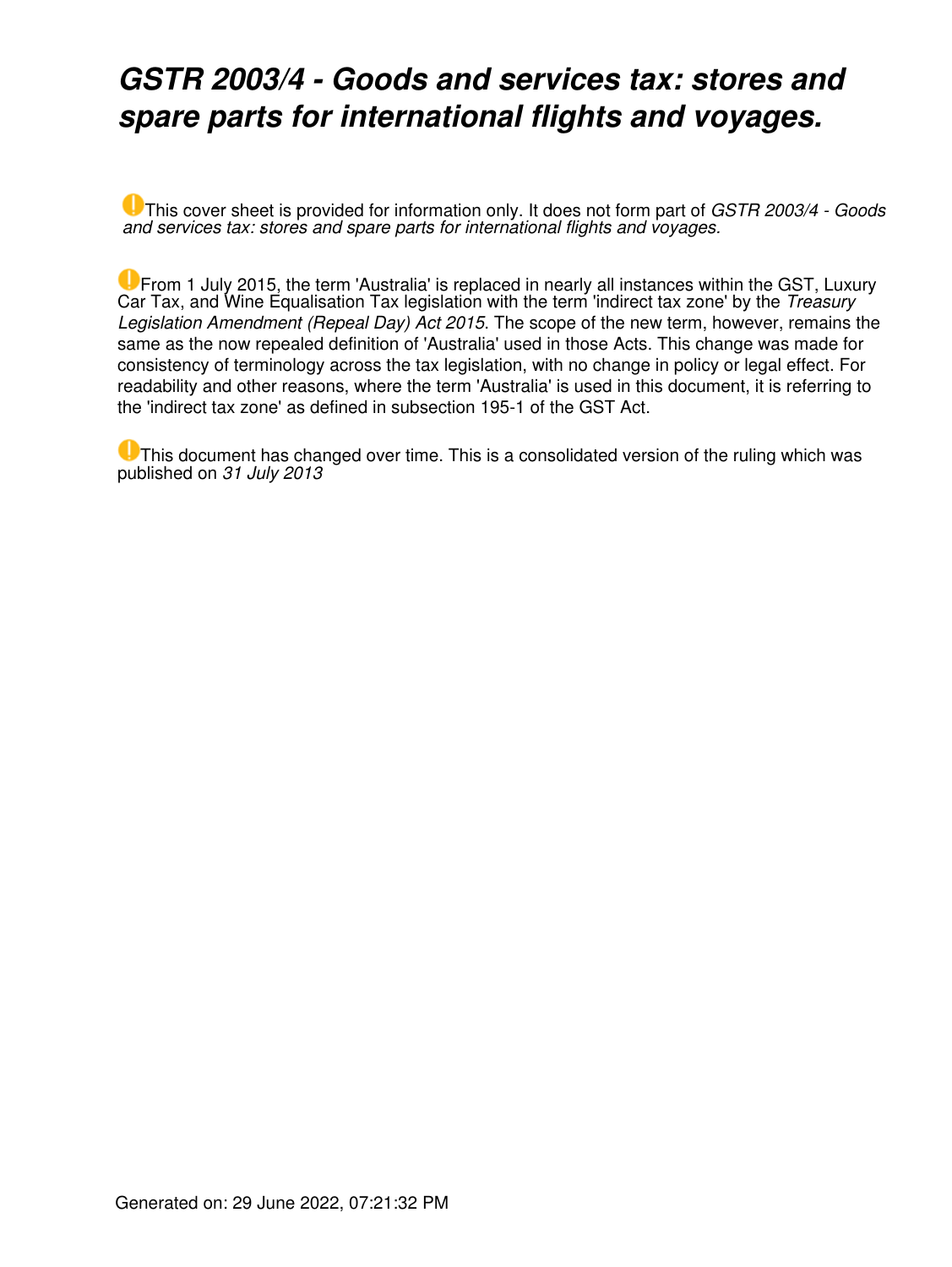

Page status: **legally binding** Page 1 of 22

## **Goods and Services Tax Ruling** Goods and services tax: stores and spare parts for international flights and voyages.

### **Preamble**

This document was published prior to 1 *July 2010 and was a public ruling for the purposes of former section 37 of the Taxation Administration Act*  1953 and former section 105-60 of Schedule 1 to the **Taxation** 

*From 1 July 2010, this document is taken to be a public ruling under Division 358 of Schedule 1 to the Taxation Administration Act 1953.* 

**part of the Ruling) 25** *A public ruling is an expression of the Commissioner's opinion about the way in which a relevant provision applies, or would apply, to entities generally or to a class of entities in relation to a particular scheme or a class of schemes.* 

*If you rely on this ruling, the Commissioner must apply the law to you in the way set out in the ruling (unless the Commissioner is satisfied that the ruling is incorrect and disadvantages you, in which case the law may be applied to you in a way that is more favourable for you - provided the Commissioner is not prevented from doing so by a time limit imposed by the law). You will be protected from having to pay any underpaid tax, penalty or interest in respect of the matters covered by this ruling if it turns out that it does not correctly state how the relevant provision applies to you.*

*[Note: This is a consolidated version of this document. Refer to the Legal Database (http://law.ato.gov.au) to check its currency and to view the details of all changes.]* 

### **What this Ruling is about**

1. This Ruling is about the operation of item 5 in the table in subsection 38-185(1) of the *A New Tax System (Goods and Services Tax) Act 1999* ('GST Act'). It explains the requirements for a GST-free supply of ship's or aircraft's stores, or spare parts, for international flights and voyages.

2. In particular, this Ruling sets out the Commissioner's views on:

- (a) the meaning of aircraft's stores, ship's stores and spare parts;
- (b) when a flight or voyage has a destination outside Australia; and

| Contents                                              | Para | <b>Preamble</b>                                              |
|-------------------------------------------------------|------|--------------------------------------------------------------|
| What this Ruling is about                             | 1    | This document was publish                                    |
| Date of effect                                        | 4    | for the purposes of former                                   |
| <b>Context</b>                                        | 6    | 1953 and former section 1<br><b>Administration Act 1953.</b> |
| <b>Ruling</b>                                         | 8    | From 1 July 2010, this doc                                   |
| <b>Explanations</b> (this forms<br>part of the Ruling | 25   | Division 358 of Schedule 1                                   |
| <b>Detailed contents list</b>                         | 88   | A public ruling is an expre<br>way in which a relevant pr    |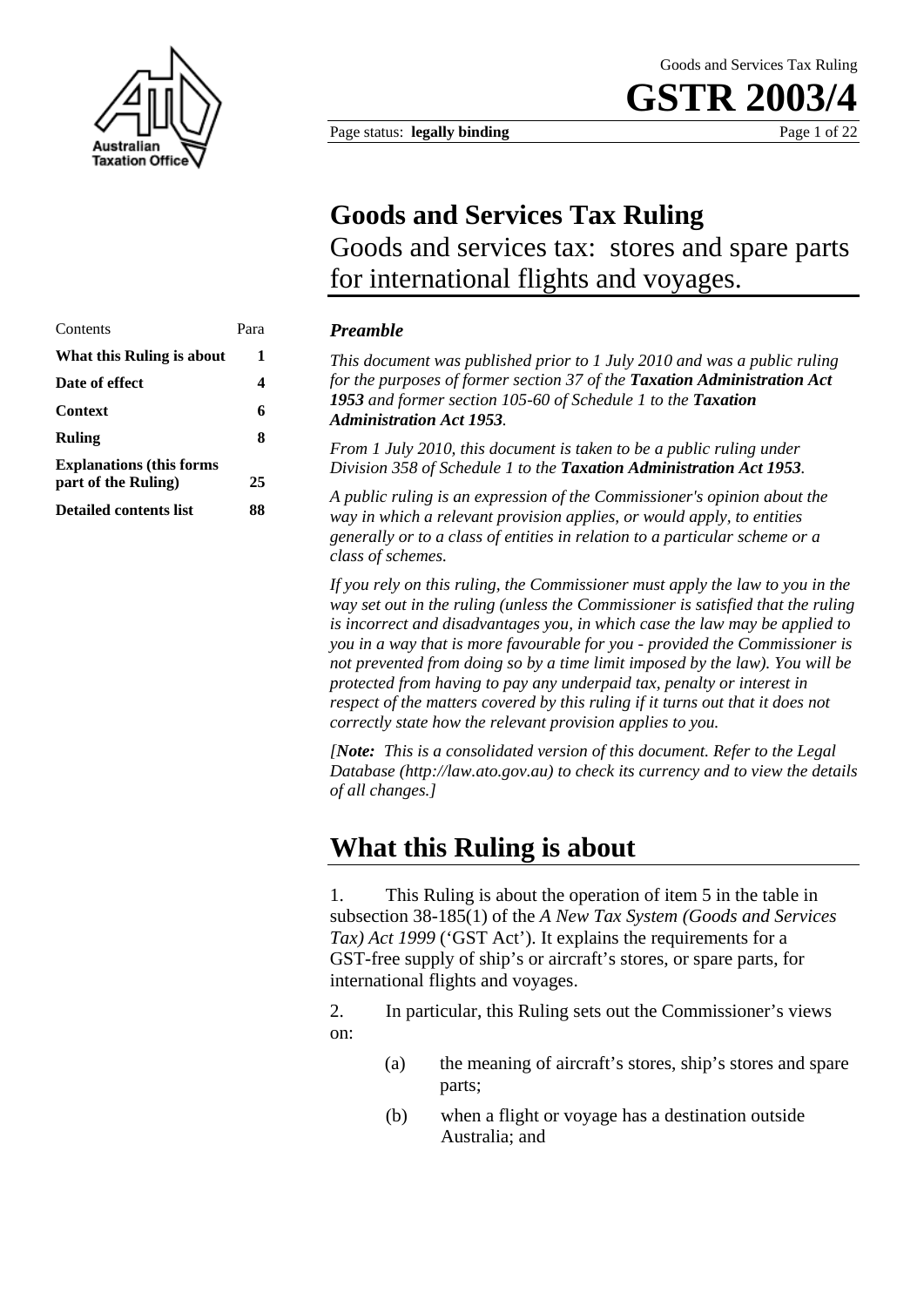

Page 2 of 22 Page status: **legally binding** 

(c) the types of documents that a supplier needs to keep to demonstrate that supplies are *for use, sale or consumption* on an international flight or voyage.

3. All legislative references in this Ruling are to the GST Act, and all references to item 5 are to item 5 in the table in subsection 38-185(1), unless otherwise stated.

## **Date of effect**

4. This Ruling applies [to tax periods commencing] both before and after its date of issue. However, this Ruling will not apply to taxpayers to the extent that it conflicts with the terms of a settlement of a dispute agreed to before the date of issue of this Ruling (see paragraphs 75 and 76 of Taxation Ruling TR 2006/10).

5. [Omitted.]

## **Context**

6. A supply of goods is a taxable supply if the supply is connected with Australia and the other requirements of section 9-5 are met. However, the supply is not a taxable supply to the extent that it is GST-free.

7. Goods exported from Australia can be supplied GST-free where the requirements of one of the items in the table in subsection  $38-185(1)$  are met<sup>1</sup>. Stores and spare parts for international flights and voyages can be supplied GST-free where the requirements of item 5 are met.

## **Ruling**

8. Section 38-185 covers the GST treatment of supplies of goods that are to be exported. The table in subsection 38-185(1) lists the supplies of goods that are GST-free.

 $\overline{a}$ 1 Items 1-4 are discussed in Goods and Services Tax Ruling GSTR 2002/6 'Goods and Services Tax: exports of goods, items 1-4 of the table to subsection 38-185(1) of the A New Tax System (Goods and Services Tax) Act 1999).' Item 6 is discussed in Goods and Services Tax Ruling GSTR 2003/4 'Goods and Services Tax: supplies of goods and services in the repair, renovation, modification or treatment of goods from outside Australia whose destination is outside Australia.'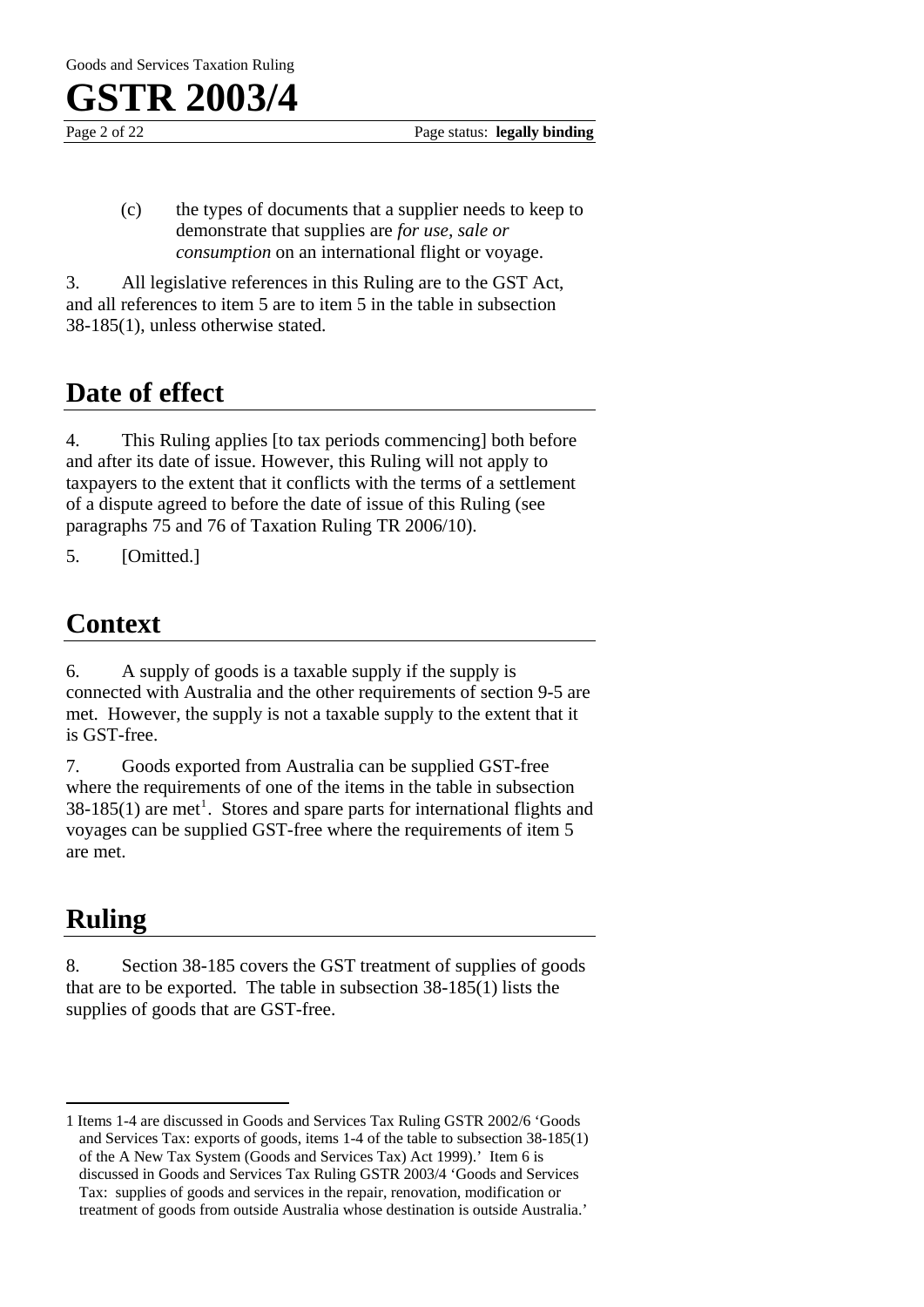#### Page status: **legally binding** Page 3 of 22

9. Item 5 provides for GST-free supplies of stores or spare parts for use, sale or consumption on flights and voyages with a destination outside Australia.

10. 'Australia' is defined in section 195-1. Australia includes all the land territory of Australia (except the external territories), the coastal sea of Australia and installations described in section 5C of the *Customs Act 1901* ('the Customs Act').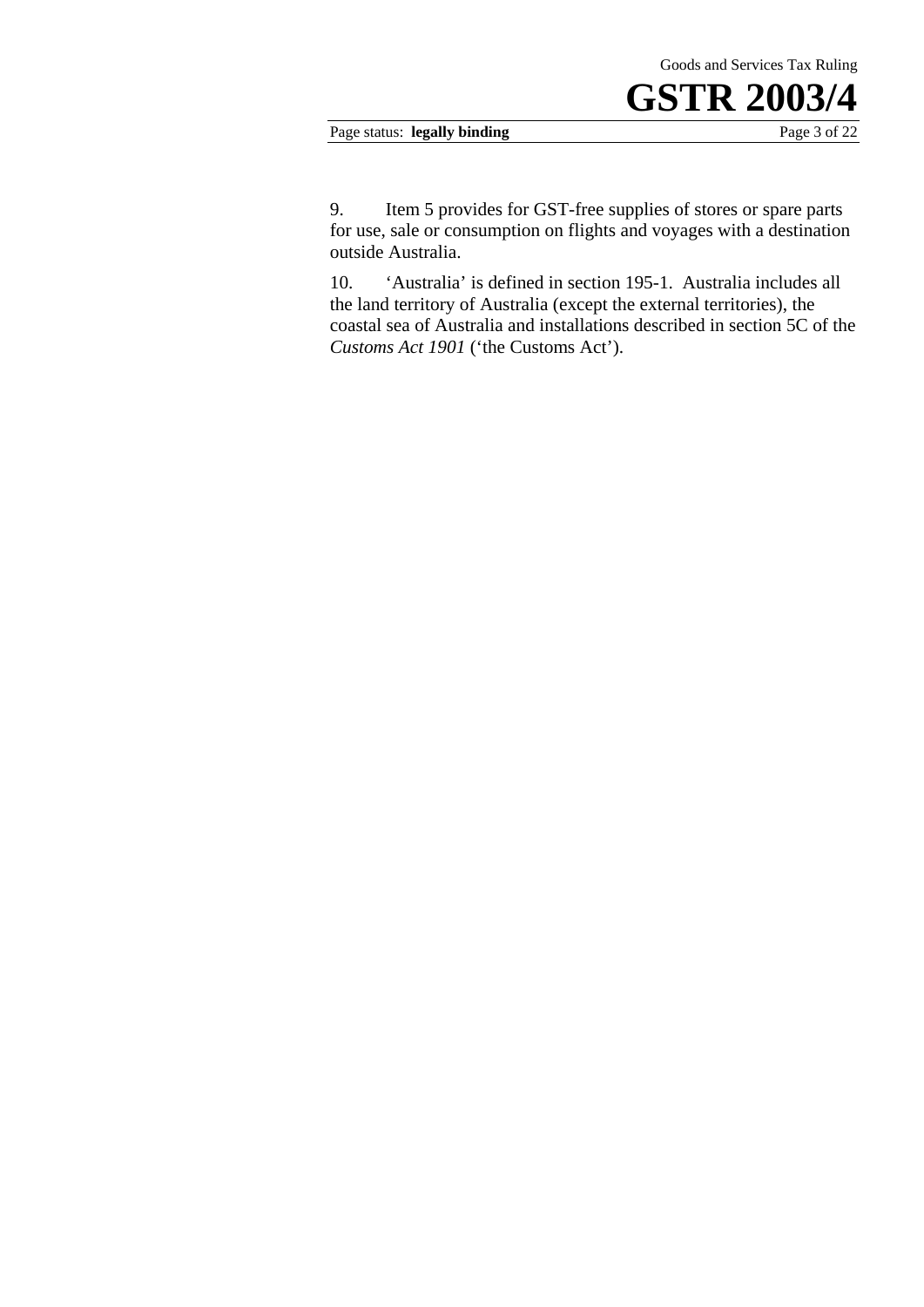Page 4 of 22 Page status: **legally binding** 

11. Aircraft's stores means stores for the use of the passengers or crew of an aircraft, or for the service of an aircraft.<sup>2</sup> Ship's stores means stores for the use of the passengers or crew of a ship, or for the service of a ship.<sup>3</sup>

12. The term 'stores' includes all consumable goods such as food, water and beverages intended for consumption on board an aircraft or ship, and any goods taken on board to be sold, such as souvenirs, photographic film, confectionery and tobacco products. 'Stores' also includes consumables necessary for the operation and maintenance of an aircraft or ship, such as fuel and lubricants.<sup>4</sup>

13. Goods brought on board by the crew or passengers as their personal belongings or for private use, are not stores for the purpose of item  $5<sup>5</sup>$ 

14. Spare parts are parts or components of a ship or aircraft that are intended to be used to replace defective or worn parts or components, whether or not they are supplied for immediate use in fixing to the craft or vessel.

15. Stores or spare parts are *for* use, sale or consumption on a ship or aircraft if it is intended, when the goods are supplied, that the goods will be used, sold or consumed on that ship or aircraft. The actual use, sale or consumption of the goods may provide evidence of such an intention.

16. To be GST-free, the stores or spare parts must be supplied for a flight or voyage which has a destination outside Australia (that is, an international flight or voyage). An international flight or voyage may include a journey between places in Australia.

17. Destination means the predetermined end to a journey or voyage. For a voyage or flight to have a destination outside Australia, it must be intended that a ship 'lay anchor', or an aircraft land, at a predetermined location outside Australia. It is not enough for a ship to simply pass through international waters, or for an aircraft to merely fly through international air space.

18. A journey between places in Australia may form part of, or be a component of, an international flight of voyage. However, a journey between places in Australia is not part of an international flight or voyage if that journey is identifiable as a distinct and separate flight or voyage from the international flight or voyage.

 $\overline{a}$ 2 Defined in section 195-1, by reference to section 130C of the Customs Act.

<sup>3</sup> Defined in section 195-1, by reference to section 130C of the Customs Act.

<sup>4</sup> Consistent with the Kyoto Convention 2000, Annex J.

<sup>5</sup> These goods could be supplied to the passenger GST-free under another item, for example, under the sealed bag scheme in accordance with the Customs barrier rules contained in the regulations under item 7.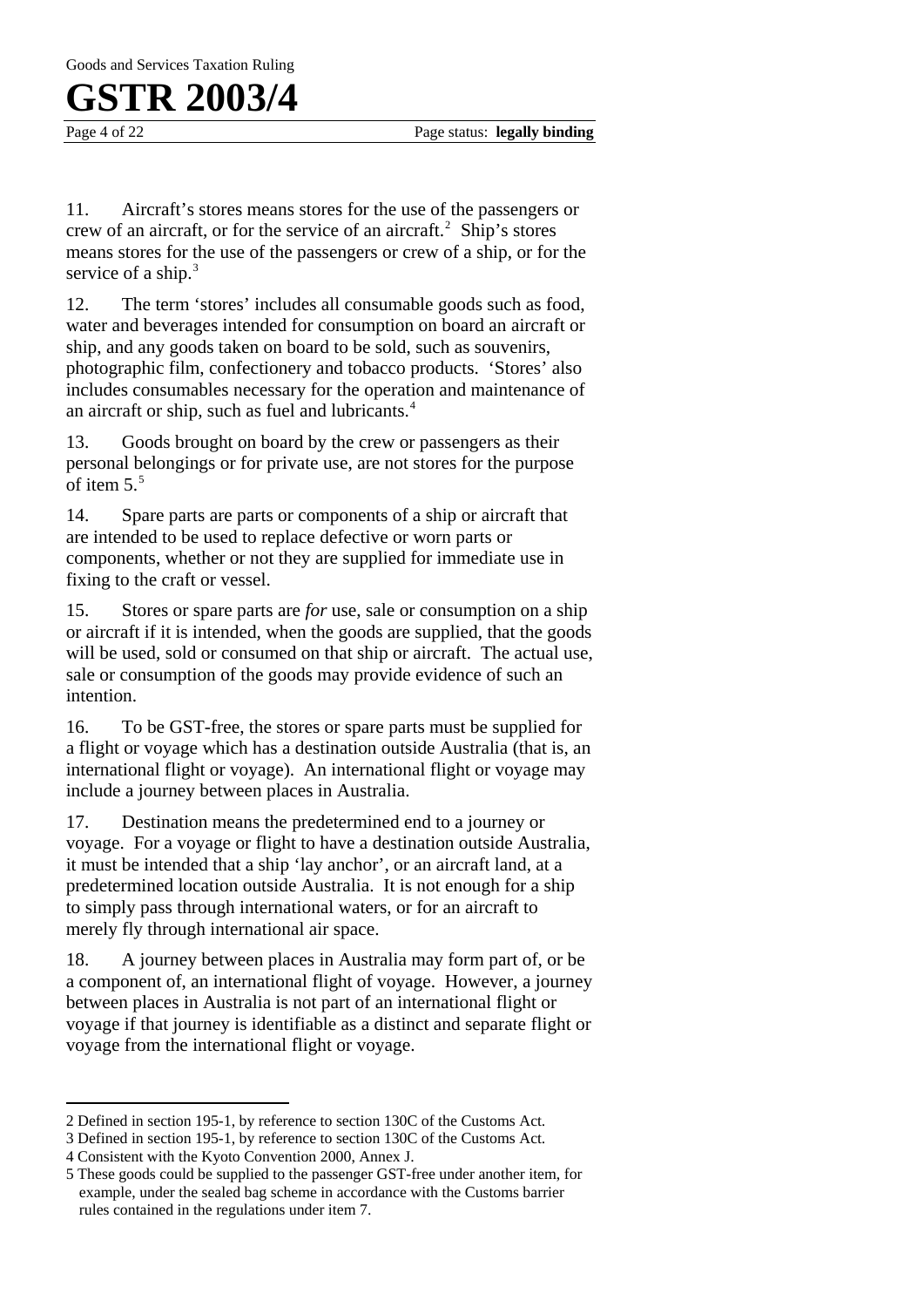Page status: **legally binding** Page 5 of 22

19. A domestic journey is a separate flight or voyage if it has a different purpose to that of the ultimate international flight or voyage, if its route is disconnected geographically to that of the international flight or voyage, or if the timing of the journey is distinct and independent of the international flight or voyage.

20. Stores supplied for use on an aircraft or ship embarking on an international flight or voyage, where the stores will be exported on board the ship or aircraft, are taken to be *for use* on the flight or voyage. This is so even if it is known that some of the stores may be used, sold or consumed on a subsequent flight or voyage, such as a return journey to Australia.

21. For practical purposes, where Customs approves the uplifting of duty-free aircraft's or ship's stores<sup>6</sup> in relation to a particular international flight or voyage, we accept that the supply of aircraft's or ship's stores or spare parts for that flight or voyage is a GST-free supply. This is because Customs approval will only be given where the flight or voyage is an international flight or voyage.

22. For a supplier to demonstrate that supplies made are GST-free under item 5, the supplier needs to retain sufficient documentary evidence to show that:

- (a) the goods supplied are aircraft's or ship's stores or spare parts; and
- (b) those stores or spare parts are for use, consumption or sale on board an aircraft or ship which is on, or is embarking on, an international flight or voyage.

1

<sup>6</sup> Approved under section 129 of the Customs Act.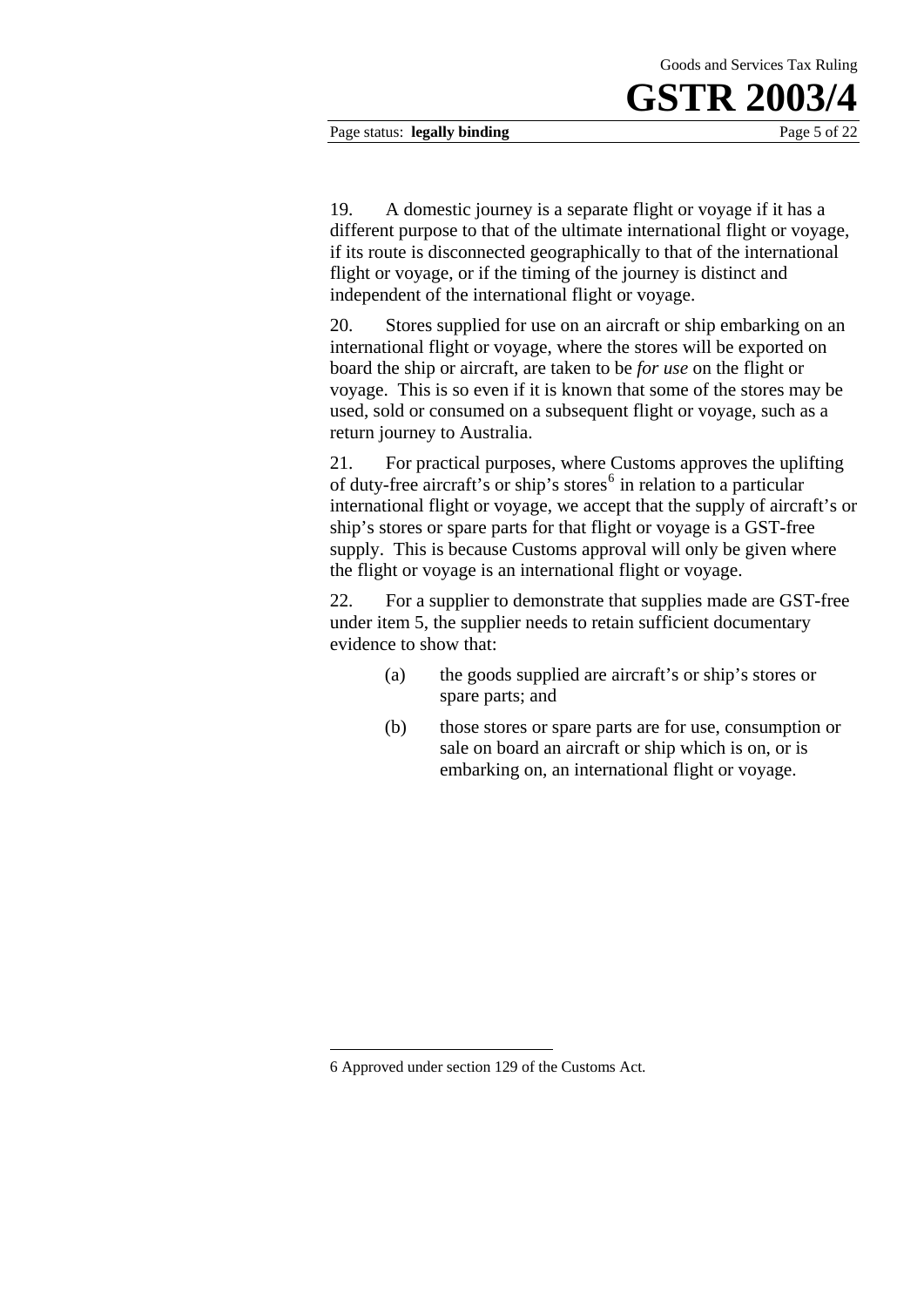$\overline{a}$ 

Page 6 of 22 **Page status: legally binding** 

23. Documentary evidence is discussed at paragraphs 74 to 87 in the Explanations section of the Ruling.

24. If suppliers of GST-free supplies treat their supplies as taxable when they lodge a BAS but later gain sufficient evidence to demonstrate that the supply is GST-free, the Commissioner may exercise the discretion to allow a refund of any overpaid GST: see Miscellaneous Taxation Ruling MT 2010/1. $^{64}$  If a supplier satisfies the refund requirements set out in MT 2010/1, the supplier can obtain a refund, by lodging a revised  $BAS<sup>7</sup>$  or alternatively, in certain circumstances, may recover the overpaid amount in a later BAS. $8$ 

## **Explanations (this forms part of the Ruling)**

25. For a supply of goods to be GST-free under section 38-185, the supply must satisfy the requirements of one of the seven items listed in the table in subsection 38-185(1). Item 5 is considered below.

### **Item 5 – Export of goods that are to be consumed on international flights or voyages**

| 26. |  |  | Item 5 in the table in subsection $38-185(1)$ states: |  |  |
|-----|--|--|-------------------------------------------------------|--|--|
|     |  |  |                                                       |  |  |

| Export of goods                                                         | A supply of:                                                                                   |                                                                                                                                                  |  |  |  |
|-------------------------------------------------------------------------|------------------------------------------------------------------------------------------------|--------------------------------------------------------------------------------------------------------------------------------------------------|--|--|--|
| that are to be<br>consumed on<br>international<br>flights or<br>voyages | (a)                                                                                            | aircraft's stores, or spare parts, for<br>use, consumption or sale on an<br>aircraft on a flight that has a<br>destination outside Australia; or |  |  |  |
|                                                                         | (b)                                                                                            | ship's stores, or spare parts, for<br>use, consumption or sale on a ship<br>on a voyage that has a destination<br>outside Australia;             |  |  |  |
|                                                                         | whether or not part of the flight or voyage<br>involves a journey between places in Australia. |                                                                                                                                                  |  |  |  |

<sup>6</sup>A Miscellaneous Taxation Ruling MT 2010/1 *Miscellaneous tax: restrictions on GST refunds under section 105-65 of Schedule 1 to the Taxation Administration Act 1953*.

<sup>7</sup> For tax periods that start on or after 1 July 2012 an assessment is made when the BAS is lodged. When entities lodge a revised BAS they are applying for an amendment.

<sup>8</sup> If the conditions specified in GSTE 2013 /1 – Goods and Services Tax: Correcting GST Errors determination 2013 are met.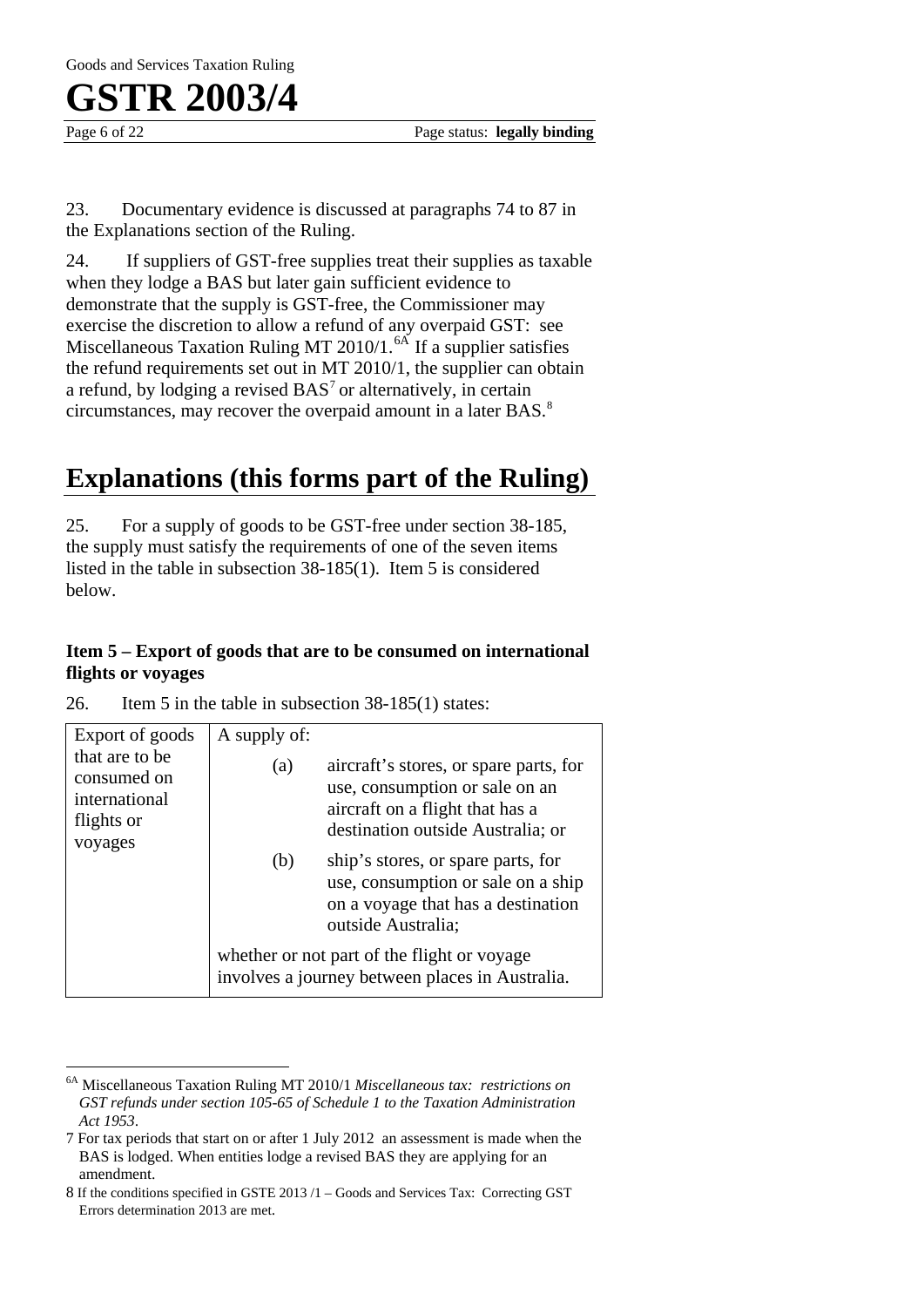#### Page status: **legally binding** Page 7 of 22

27. A supply of aircraft's or ship's stores or spare parts is GST-free where item 5 in the table in subsection 38-185(1) is satisfied. Item 5 requires:

- there is a supply of goods that are aircraft's stores, ship's stores or spare parts;
- the goods are for use, consumption or sale on an aircraft or ship; and
- the aircraft or ship is to depart on a flight or voyage which has a destination outside Australia (whether or not part of the flight or voyage involves a journey between places in Australia).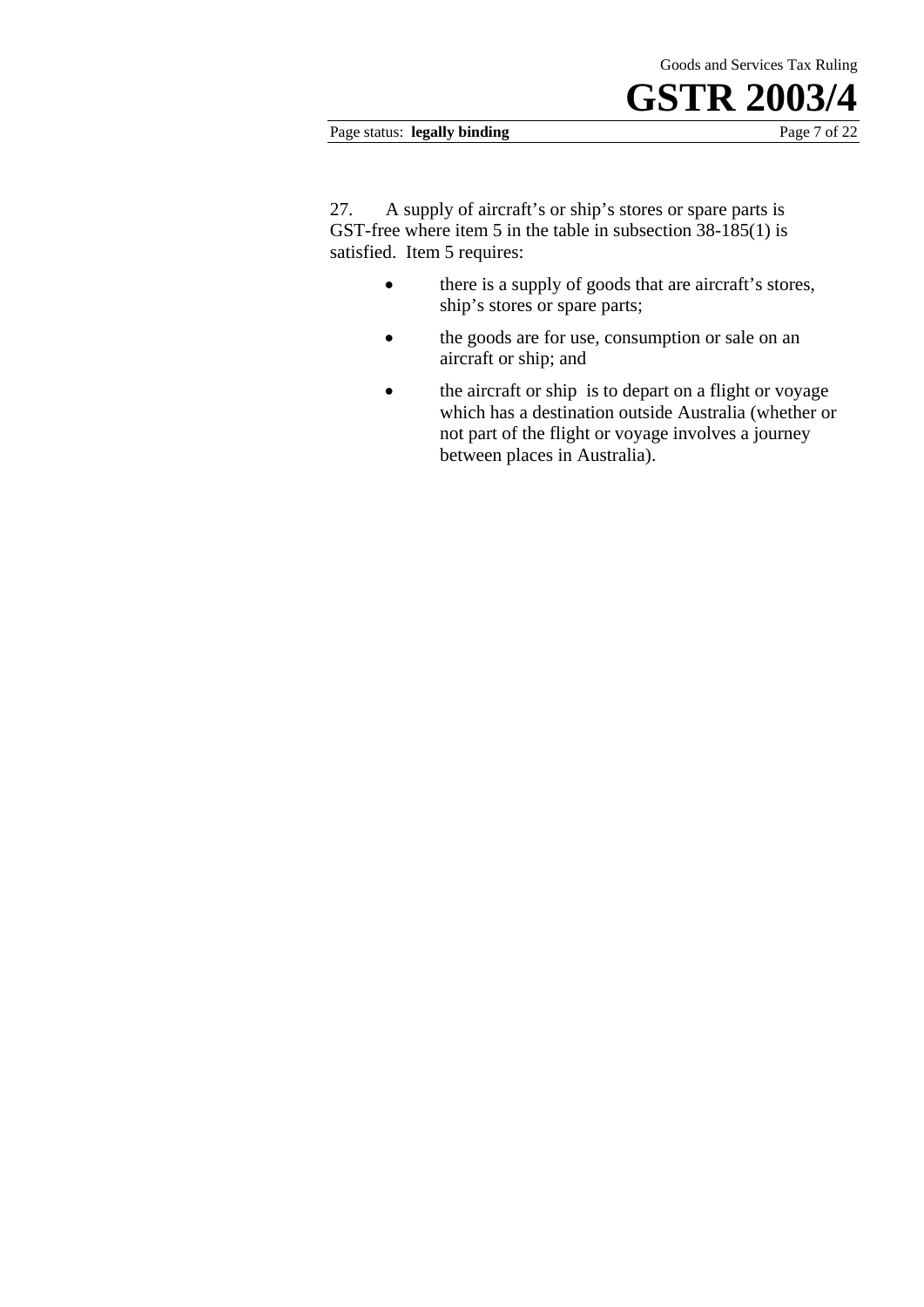Page 8 of 22 **Page status: legally binding** 

### *Supply of aircraft's or ship's stores or spare parts*

28. Aircraft's stores means stores for the use of the passengers or crew of an aircraft, or for the service of the aircraft.<sup>9</sup> Ship's stores means stores for the use of the passengers or crew of a ship, or for the service of the ship.<sup>10</sup>

29. 'Stores' includes consumable goods ordinarily regarded as stores, for example, goods intended for consumption by the passengers and/or crew on board the aircraft or ship (such as food and beverages), and goods necessary for the operation and maintenance of the aircraft or ship (such as fuel and lubricants).<sup>11</sup> Goods taken on board an aircraft or ship that are to be sold to passengers or crew, such as souvenirs, photographic film, confectionery, and tobacco products, are also stores.

30. Goods taken on board by the passengers and/or crew as their personal belongings, or for private use, such as jewellery, cameras or personal toiletries, are not stores for the purposes of item 5.12

31. Spare parts are parts or components that are intended to be affixed to a ship or aircraft to replace any worn or defective parts or components whether or not supplied for immediate use.

32. Goods capable of being stores or spare parts attain the character of 'ship's stores', 'aircraft's stores' or 'spare parts' within the meaning of item 5 if the goods are supplied for a particular purpose. The goods must be for use, sale or consumption on board a ship or aircraft to be stores or spare parts within the meaning of item 5.

### *For use, sale or consumption on an aircraft or ship*

33. For a supply of aircraft's or ship's stores or spare parts to be GST-free under item 5, the goods must be for use, sale or consumption on a ship or aircraft.

34. In determining whether something is *for use* in a particular manner, judicial authority suggests that the intended use of the thing should be examined.

 $\overline{a}$ 9 Section 195-1 and section 130C of the Customs Act 1901.

<sup>10</sup> Section 195-1 and section 130C of the Customs Act 1901.

<sup>11</sup> This is consistent with the Kyoto Convention 2000, Annex J.

<sup>12</sup> Departing passengers (but not persons employed as crew members) may be entitled to a refund of GST on goods purchased within 30 days of departure from Australia, if the conditions of the Tourist Refund Scheme are met. See Division 168 and regulations 168-5.01 to 168-5.17.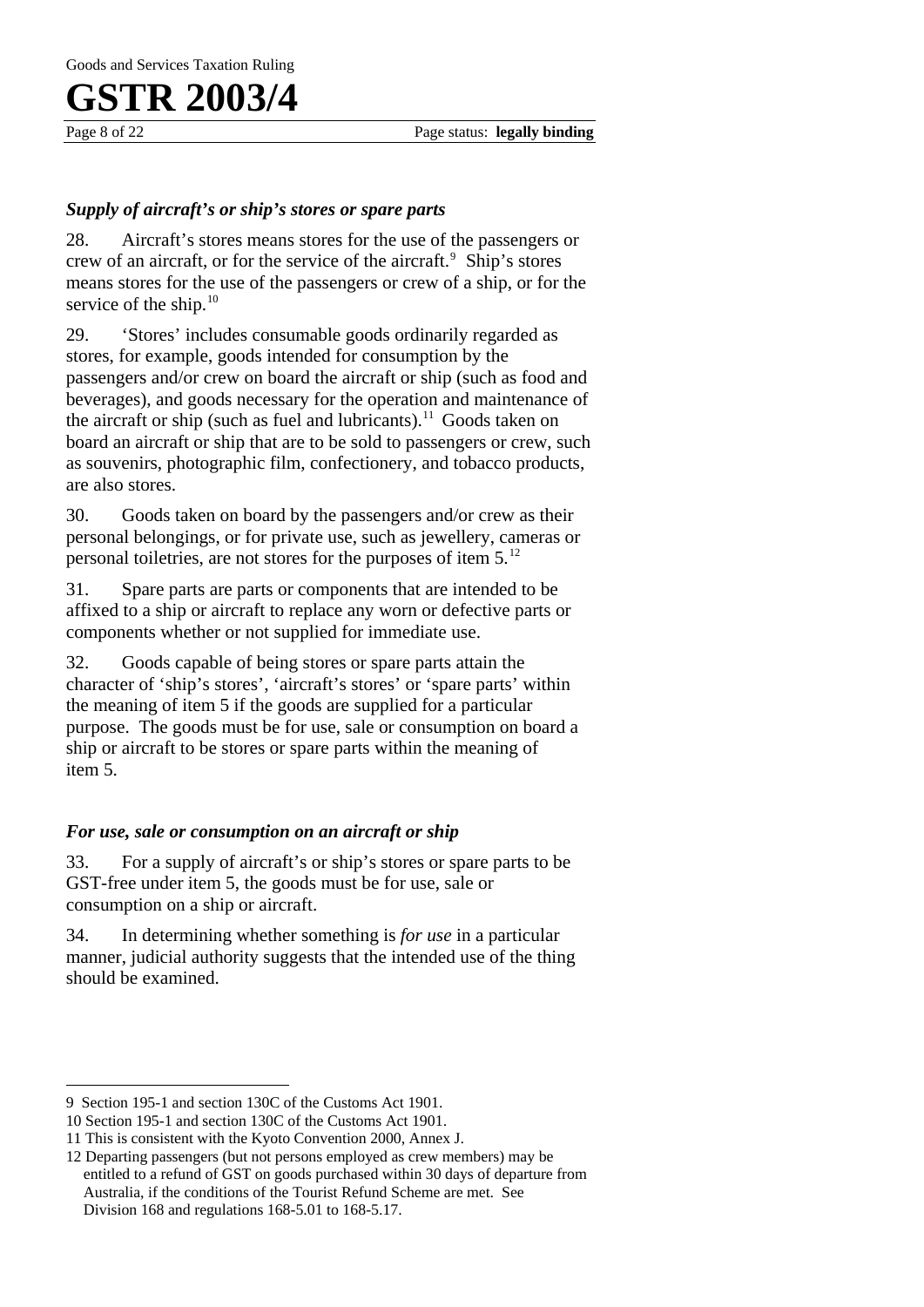#### Page status: **legally binding** Page 9 of 22

35. In *Deputy Commissioner of Taxation v Stewart and Another,*<sup>13</sup> the High Court considered whether goods were 'for use… by… a benevolent institution' so as to satisfy a sales tax exemption.<sup>14</sup> Deane J explained the requirement as follows:

> …the question whether particular goods satisfy the description of being goods for use by a public benevolent institution will ordinarily fall to be answered by identifying the relevant projected use of the  $\text{goods} \dots$ <sup>15</sup>

36. In the same case, Brennan J answered the question of when the required intention must exist, stating:

> The second question thus falls to be answered in respect of each machine as at the time when it was bailed to a benevolent institution. Was it then a machine 'for use... by a public benevolent institution'? $16$

37. The time that the goods were bailed to the institution was when the sales tax liability would have been imposed. Deane J also confirmed this as the time that the intended use of the goods should be ascertained. His Honour said, at CLR 400, that goods come within the exemption item:

> liability to sales tax would otherwise attach. …if, and only if, they satisfy the relevant description [of goods for use by a public benevolent institution] $17$  at the time when the

38. Accordingly, in the context of item 5, a supplier supplies stores or spare parts *for use, consumption or sale* on board a ship or aircraft, if, when the goods are supplied, it is intended that they will be used, consumed or sold on the ship or aircraft.

39. Before goods can be supplied GST-free, the supplier must be aware, and have evidence, that the goods are intended to be used specifically as stores or spare parts on an international flight or voyage.

1

<sup>13 (1984) 154</sup> CLR 385; (1984) 84 ATC 4146; (1984) 15 ATR 387.

<sup>14</sup> Item 81 in the First Schedule to the Sales Tax (Exemptions and Classifications) Act 1935.

<sup>15 (1984) 154</sup> CLR 385 at 401-2; (1984) 84 ATC 4146 at 4155; (1984) 15 ATR 387 at 398.

<sup>16 (1984) 154</sup> CLR 385 at 397; (1984) 84 ATC 4146 at 4153; (1984) 15 ATR 387 at 395.

<sup>17</sup> Words in brackets added.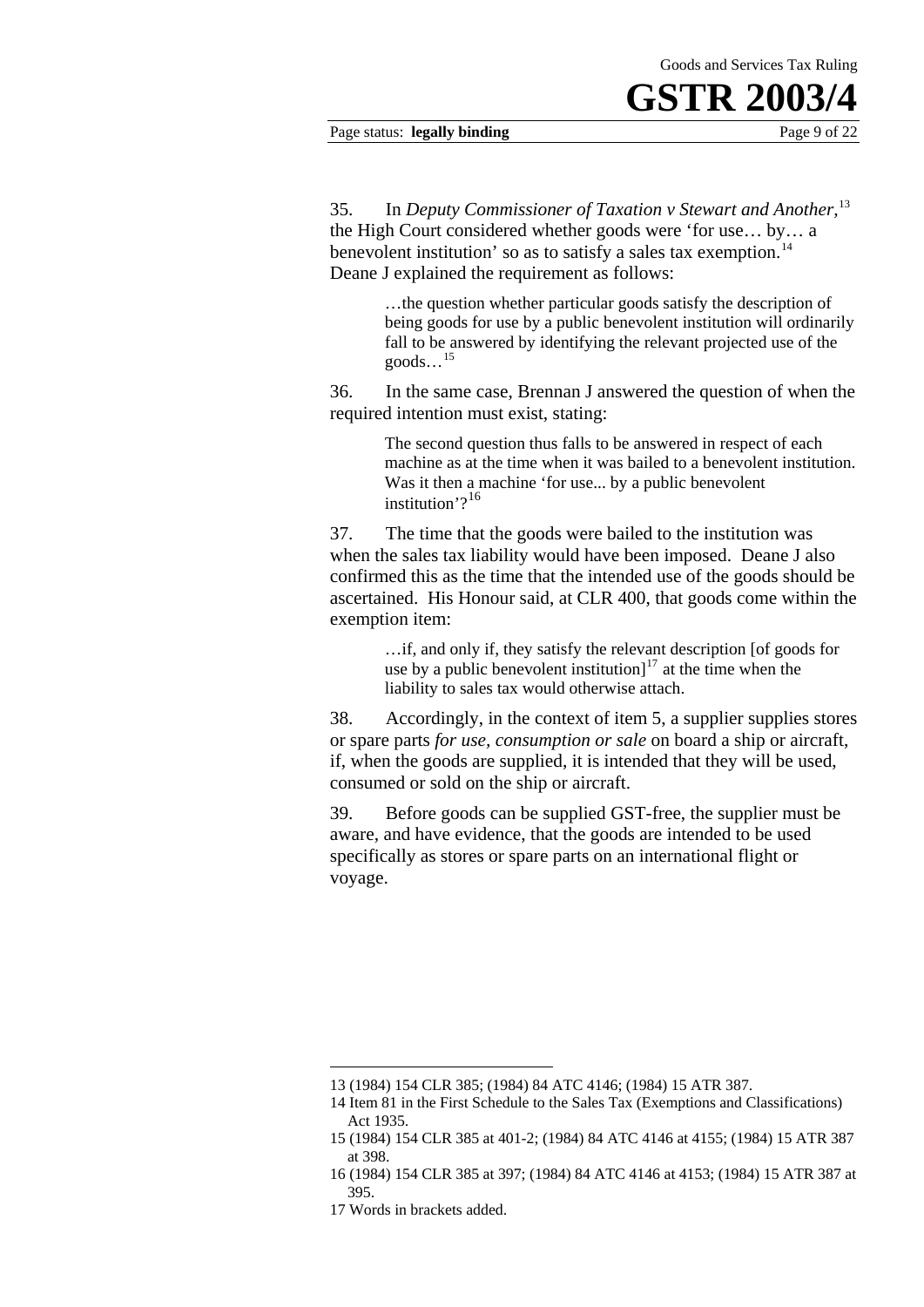Page 10 of 22 **Page status: legally binding** 

40. Supplies made earlier in the distribution chain are not GST-free unless the relevant suppliers are aware and have evidence that the goods will ultimately be for use as stores on an international flight or voyage. This is because goods supplied earlier in a chain of distribution do not usually have the character of stores for use, consumption or sale on board the ship or aircraft. Rather, the goods are supplied for re-supply. Therefore, when the earlier supply is made, the goods have not attained the character of 'stores'.

41. An exception arises where the relevant suppliers are aware and have evidence that the goods will ultimately be for use as stores on an international flight or voyage. In those circumstances, the goods have the requisite character when the goods are supplied.

42. For example, an entity may supply bunker fuel to a reseller, but deliver the fuel directly onto a ship. The reseller is the entity that makes the supply of ownership of the fuel to the operator of the ship. Because the goods are delivered directly to the ship which is on or embarking on an overseas voyage, the earlier supply is a supply of goods which have, when the goods are supplied, acquired the character of 'ships stores' for use for the requisite purpose. The earlier supply is a GST-free supply of stores.

43. Some indicators that a supplier may use to determine whether goods are intended for use, consumption or sale on board an aircraft or ship include:

- representations made by the recipient (the ship or aircraft operator);
- the nature of the goods;
- the quantity of goods supplied;
- delivery of the goods directly to an aircraft or ship; or
- evidence of customs approval to take aircraft's or ship's stores on board under section 129 of the Customs Act.

44. Item 5 does not require that the goods supplied are actually used as stores on an international flight or voyage. However, evidence that the goods were intended to be used for the requisite purpose is required – see paragraphs 74 to 87. The actual use of the goods may be relevant as evidence of the intended use when the goods are supplied.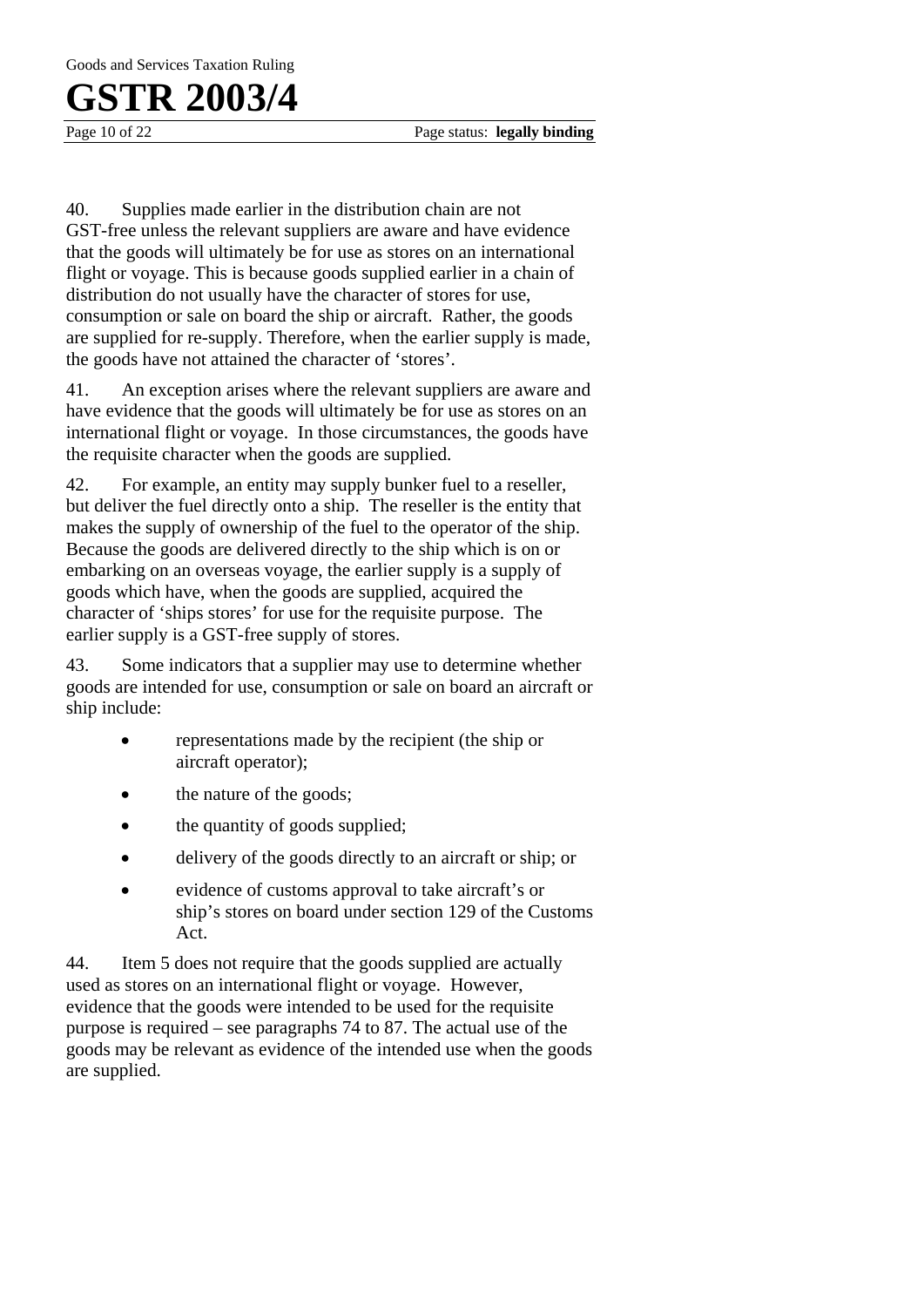Page status: **legally binding** Page 11 of 22

45. Where it is known when the goods are supplied that the goods are partly for use as stores on an international flight or voyage, and partly for another use, the supply is partly GST-free. For example, an airline may acquire a bulk quantity of fuel, partly to be used on international flights, and partly for domestic flights. The amount of GST payable is calculated in accordance with section 9-80. Any reasonable method of apportionment may be used.<sup>18</sup>

46. However, stores which are to be taken on board a ship or aircraft embarking on an international voyage are taken to be for use on an international flight or voyage. The supply of these stores is GST-free. There is no requirement to apportion supplies of stores that are to be exported, even if it is known that the stores may not be completely consumed before the ship or aircraft returns to Australia. Re-imported stores may be subject to Customs duty and GST upon importation, if they are unloaded and entered for home consumption in Australia.19

47. A supply of stores for use on an international flight or voyage, does not become a taxable supply where the goods are actually used for another purpose as a result of a change in intention. While the GST Act provides for adjustments in various circumstances, such as under Divisions 19 and 129, none of the adjustment provisions applies in these circumstances. Accordingly, there is no adjustment event if goods intended to be used for item 5 purposes when the goods are supplied are not in fact used in that way. However, clear evidence that the goods were intended to be used for the requisite purpose is required – see paragraphs 74 to 87. Nor is there an adjustment if goods *not* intended to be used for item 5 purposes when the goods are supplied are in fact applied to such purposes. This is to be contrasted with the situation where evidence of the intention becomes available after the supplier has lodged a business activity statement for the period bringing GST to account on the supply; in that case, a refund may be paid – see paragraph 24 above.

### *Aircraft or ship is on a flight or voyage that has a destination outside Australia*

1

48. To establish whether a flight or voyage has a destination outside Australia, the meaning of 'Australia' for the purposes of the GST Act must be examined.

<sup>18</sup> See Goods and Services Tax Ruling GSTR 2001/8, 'Goods and Services Tax: apportioning the consideration for a supply that includes taxable and non-taxable parts.'

<sup>19</sup> If a supplier of stores reimports the goods into Australia, subsection 38-185(2) operates to deny the GST-free treatment which would otherwise apply under item 5.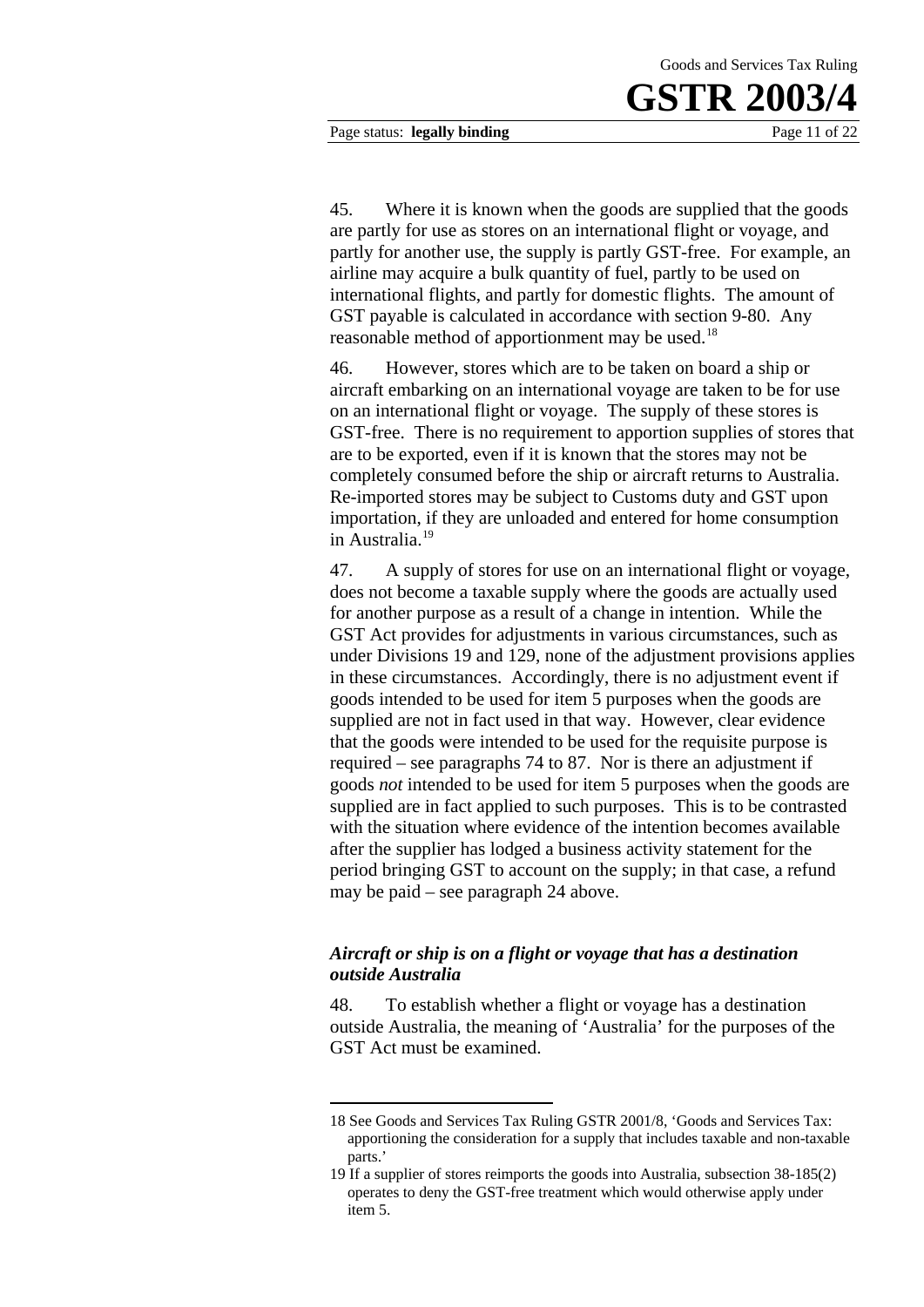Page 12 of 22 Page status: **legally binding** 

### *Meaning of 'Australia'*

49. Australia is defined in section 195-1 as follows:

*Australia does not include any external Territory. However, it includes an installation (within the meaning of the Customs Act* 1901*) that is deemed by section 5C of the* Customs Act 1901 *to be part of Australia.* 

50. Australia therefore includes the entire land territory of Australia, and Australia's coastal areas and sea bed, but not any external Territories, such as Norfolk Island, Christmas Island or the Australian Antarctic Territory. Under section 5C of the Customs Act, Australia also includes sea and resources installations (such as oil or gas rigs) that are attached to the sea bed within the territorial boundaries of Australia,<sup>20</sup> or to an adjacent area or coastal area as defined in that Act.

### *Flight or voyage with a destination outside Australia*

51. Item 5 requires that stores or spare parts be for use, consumption or sale on board an aircraft or ship that is on, or is embarking on, a flight or voyage with a destination outside Australia. The topic description expresses this as 'export of goods that are to be consumed on international flights or voyages'.

52. Item 5 contemplates that an international flight or voyage may have a part which 'involves a journey between places in Australia'. Accordingly, even though an international flight or voyage must have a destination outside Australia, it can include a journey between places in Australia as a stage or leg of the overall flight or voyage. However, it is necessary to determine whether the journey is part of the international flight or voyage or a separate flight or voyage with its own destination.

53. 'Destination' means the predetermined end point of a journey or voyage<sup>21</sup> As the expression 'international voyage' in the Customs Act is defined by reference to the similar concept of a voyage to a place outside Australia, guidance on the meaning of a voyage with a destination outside Australia can be obtained from Customs cases.<sup>22</sup>

 $\overline{a}$ 20 The territorial limit of the coastal seas surrounding Australia is 12 nautical miles from the territorial sea baseline of Australian land masses. This was established in November 1990, by proclamation under section 7 of the Seas and Submerged Lands Act 1973.

<sup>21</sup> The Macquarie Dictionary, Third Edition.

<sup>22</sup> The topic description to item 5 also refers to 'international flights or voyages' – see paragraph 26 above.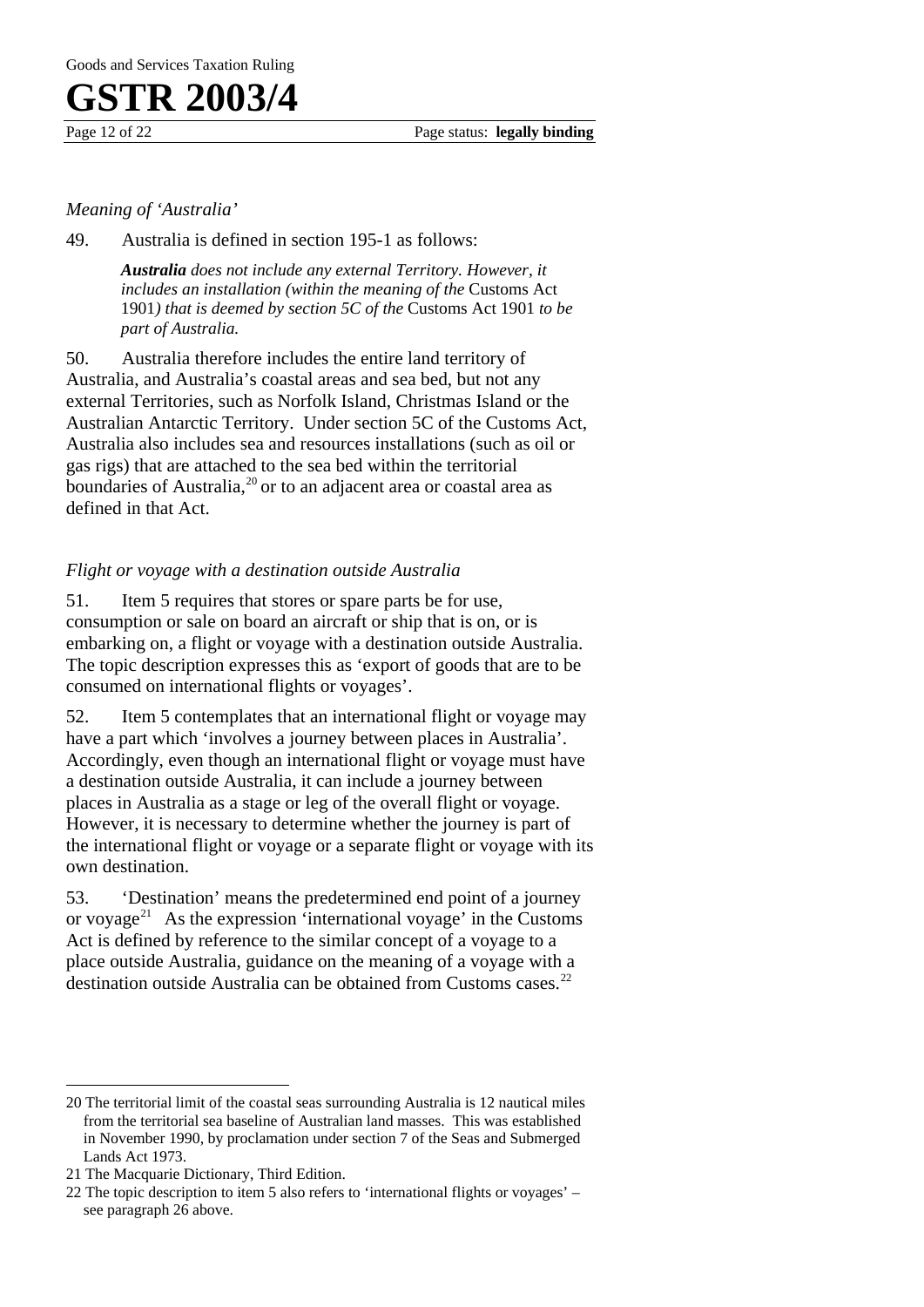#### Page status: **legally binding** Page 13 of 22

#### 54. The Customs Act defines 'international voyage' as:

*a voyage, whether direct or indirect, between a place inside Australia and a place outside Australia.<sup>23</sup>*

55. The High Court of Australia considered the Customs definition of 'international voyage' in *BP Australia Limited v. Bissaker* (1987) 163 CLR 106. The Court was required to decide whether excise duty was payable on fuel supplied to Japanese fishing vessels in Australia. Excise duty was not payable if the vessels came within the definition of 'ship' in section 130C of the Customs Act. The definition of ship in section 130C incorporates the definition of international voyage.

56. The Court decided that, as the vessels were departing for fishing grounds, which was not a destination outside Australia, they were about to make a voyage which was not an international voyage.

57. In reaching its decision, the Court rejected the argument that the fishing boats were on one international voyage beginning and ending in Japan. The Court acknowledged that a ship can often be engaged on more than one voyage at the same time. Where the primary voyage is an international voyage, a secondary voyage that is undertaken may be identifiable as distinct from the primary international voyage.

58. The distinction may be temporal, geographic or even purposive. That is, the secondary voyage may take place at a distinct time, or may include a secondary destination that has no connection geographically with the primary route, or may have a purpose (such as sight-seeing) that sets it apart from the primary voyage.

59. In this case the Court distinguished the secondary voyage to the fishing grounds by focusing from an Australian perspective, looking to the voyage which commenced in Australia at the time the fuel was purchased. This voyage was distinct from the international voyage and the distinction was therefore both geographic and purposive.

60. In the English case of *Board of Trade v. Baxter* (1907) AC 373, the House of Lords, in attributing a meaning to the word 'voyage', made the following comments:<sup>24</sup>

> *It must in each case be a question of fact what is a voyage, and in ascertaining what it is a Court may regard the following among other considerations: The duration of the adventure in point of time and its unity; its geographical limits and direction; whether new cargoes are shipped, or new charters made, or ports visited in orderly succession; and in particular whether there has been a sailing from, and afterwards a return to, the United Kingdom.*

1

<sup>23</sup> Section 130C.

<sup>24</sup> Board of Trade v. Baxter (1907) AC 373 at page 378.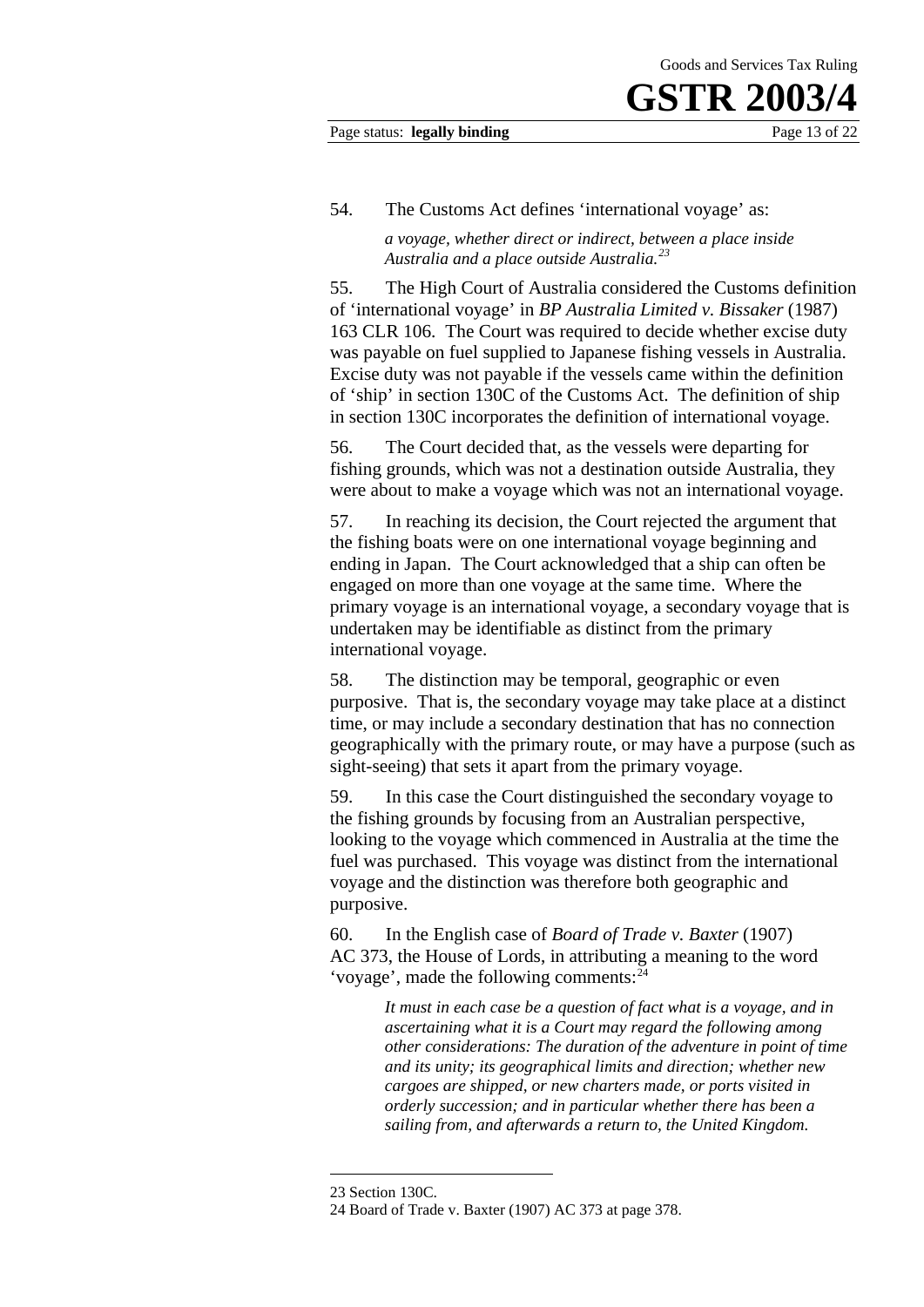Goods and Services Taxation Ruling

# **GSTR 2003/4**

Page 14 of 22 **Page status: legally binding** 

*If, looking at what is done as a matter of business, the Court perceives that there is a series of several adventures, and not one adventure divided into several stages, then it is not one voyage but two or more voyages…* 

61. For the purposes of item 5, the Commissioner accepts that a ship departing from Australia is on a voyage that has a destination outside Australia when the ship is undertaking an international voyage within the meaning of the Customs Act. This is the case even if the particular international voyage involves a journey between places in Australia. However, item 5 is not satisfied when the ship is undertaking a secondary voyage that is not an international voyage within the meaning of the Customs Act. Similarly, the requirement is not satisfied if the ship merely sails through international waters without 'laying' anchor at a place outside Australia.

### *Example 1 – international voyage that involves a journey between places in Australia.*

62. *A foreign registered cargo vessel travels on a set route from Singapore to Sydney, discharging overseas cargo on the way in Brisbane and then in Sydney. Foreign bound cargo is loaded in Sydney and the ship returns to Singapore. This entire voyage is an international voyage, even though part of the voyage involves a journey within Australia between Brisbane and Sydney*.

63. *On the same route the ship loads domestic cargo in Brisbane to be unloaded in Sydney. As the ship still carries overseas cargo to be unloaded in Sydney, the entire voyage retains its international character. The purpose of the international voyage is to unload and load cargo for international trade. While the Brisbane to Sydney leg has an additional purpose, it remains part of the international voyage.*

64. *Even if the ship discharges all of its overseas cargo in Brisbane and carries domestic cargo to Sydney, the voyage retains its international connection at all times, as the ship is required to travel to Sydney to load cargo for export to Singapore. The journey from Brisbane to Sydney is made as part of the international voyage*.

### *Example 2 – separate voyage that is not an international voyage.*

65. *A ship from Singapore is bound for Sydney to load cargo for export. The ship does not carry cargo for discharge at an Australian port. The ship arrives at Brisbane and takes on a load of domestic cargo to be discharged in Sydney. The voyage from Brisbane to Sydney is disconnected from the ultimate international voyage, as it is not concerned with the collection or discharge of any international cargo. The transport of domestic cargo within Australia is a purpose separate from the purpose of the international voyage. As there is no*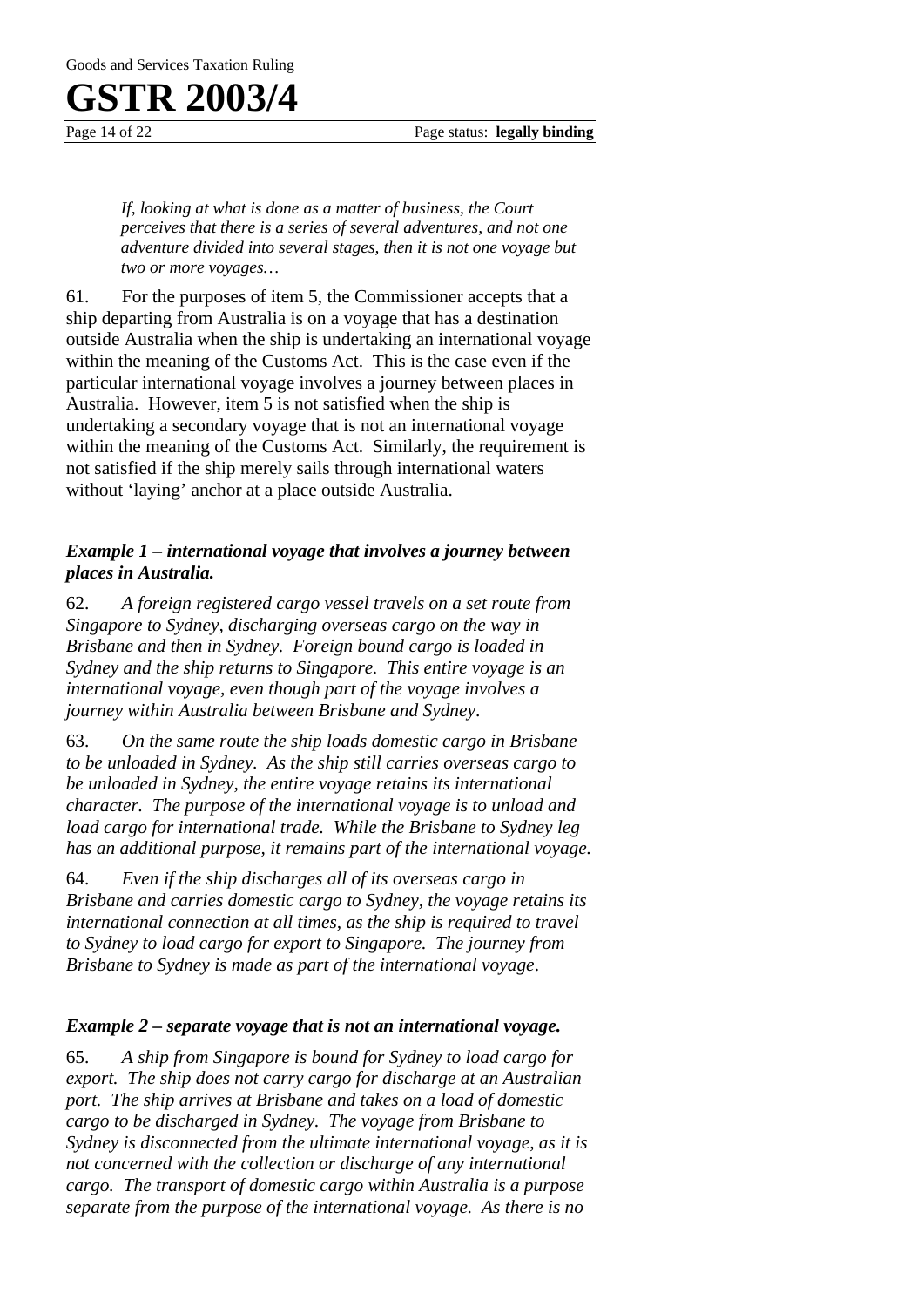Page status: **legally binding** Page 15 of 22

*international cargo on board, the Brisbane to Sydney leg is a separate voyage disconnected from and not part of the international voyage*.

#### *Example 3 – separate voyage that is not an international voyage.*

66. *On the same route, the Singaporean ship arrives in Brisbane and unloads some international cargo. It travels on to Newcastle and discharges the balance of its international cargo. Whilst in Newcastle it secures a contract for an urgent delivery of domestic cargo to Wollongong. The sole purpose of travelling between Newcastle and Wollongong is to transport domestic cargo. The ship travels from Wollongong to Sydney, and loads goods for export to Singapore. The ship then departs Australia. The journey from Newcastle to Wollongong is disconnected from the international voyage as the diversion is solely for a non-international purpose. This leg of the route is not an international voyage*.

67. We adopt a corresponding meaning of flight with a destination outside Australia. The definition of aircraft in section 130C of the Customs Act incorporates the definition of international flight. Section 130C provides:

> International flight, in relation to an aircraft, means a flight, whether direct or indirect, between:

- (a) a place in Australia from which the aircraft takes off and a place outside Australia at which the aircraft lands or is intended to land; or
- (b) a place outside Australia from which the aircraft takes off and a place in Australia at which the aircraft lands.

68. The requirement under item 5, that an aircraft be on a flight that has a destination outside Australia, is satisfied when the aircraft is departing Australia on an international flight within the meaning of the Customs Act. This is the case even if the particular international flight involves a journey between places in Australia. As with the shipping examples above, item 5 is not satisfied when the aircraft is undertaking a secondary flight that is not an international flight. Similarly, the requirement is not satisfied if the aircraft merely flies through international airspace without landing outside Australia.

69. The status of a particular flight or voyage, for the purposes of item 5, must be determined when the aircraft's or ship's stores or spare parts are supplied. Also, the immediate journey should be examined to decide whether it is distinct or disconnected from any ultimate international flight or voyage. A supply of goods is only GST-free under item 5 if those goods are for use on an international flight or voyage. As noted in paragraph 46, stores supplied for use on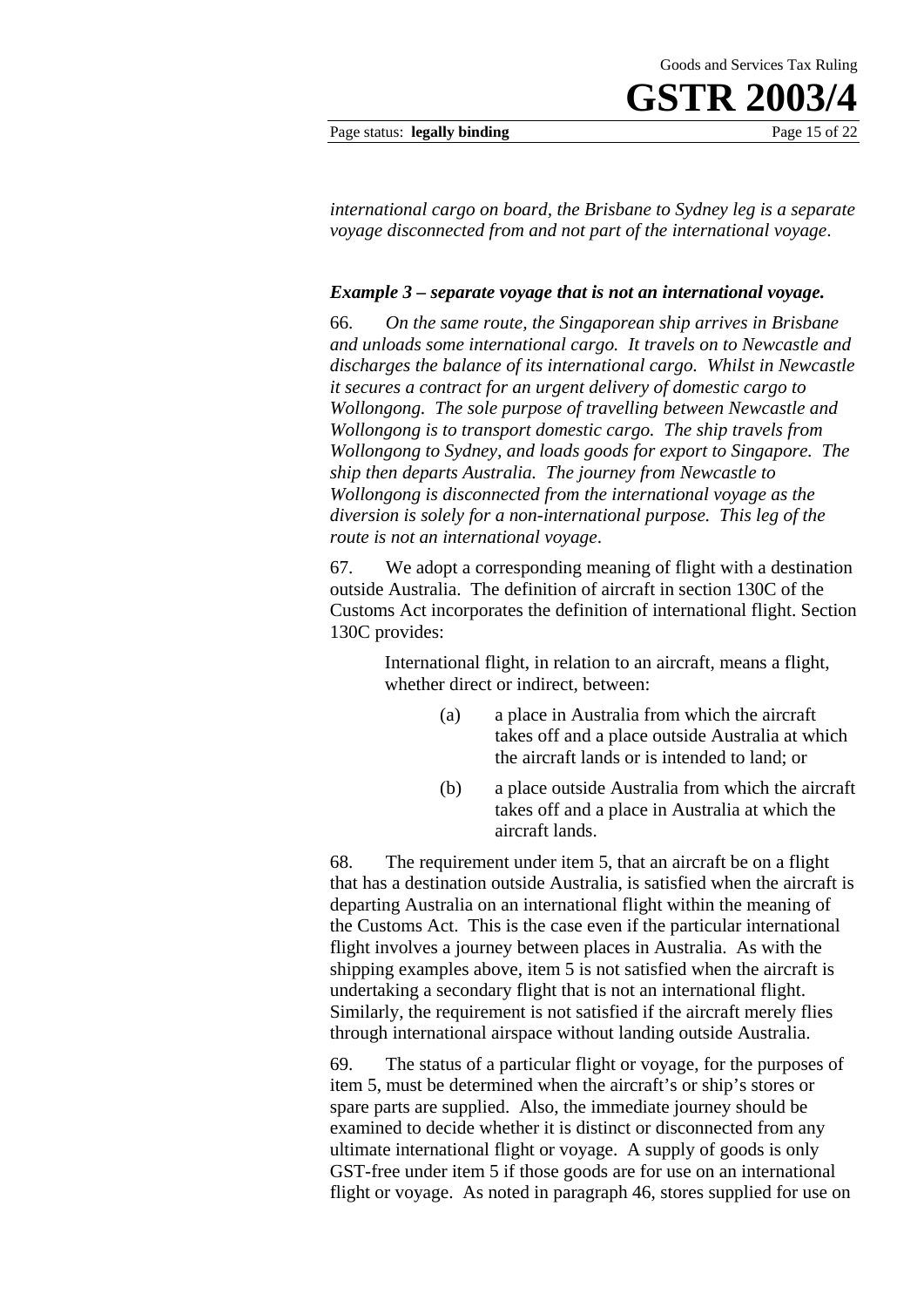$\overline{a}$ 

Page 16 of 22 Page status: **legally binding** 

an aircraft or ship embarking on an international flight or voyage, where the stores will be exported on board the ship or aircraft, are taken to be *for use* on the flight or voyage. However, if, for example, stores are supplied for use on a domestic flight and a subsequent international flight, an apportionment is required, as discussed in paragraph 45.

70. For a private yacht or pleasure craft travelling in Australia on a cruising permit, $^{25}$  Customs does not consider the vessel to be on an international voyage until the vessel departs its final Australian port after being issued with a final certificate of clearance, indicating a foreign port as the destination. This is because the domestic travel is a separate and distinct voyage from the international voyage. The Commissioner takes the same view for the purposes of item 5.

### *Example 4 – cruising permit for 12 months*

71. *Angelo, a European travelling yachtsman, arrives in Sydney from New Zealand after travelling throughout the Pacific Islands. Customs issues a cruising permit, authorising the yacht to visit various places on the coast of Australia for a 12-month period. After spending some time around southern Queensland, the yacht leaves Brisbane for Darwin, destined ultimately to return to Europe via Indonesia. Angelo hugs the east coast visiting various islands on the Great Barrier Reef before obtaining a final certificate of clearance from Customs in Darwin. The international voyage commences in Darwin. The various journeys between places in Australia while on the cruising permit are separate voyages, disconnected from the ultimate round the world voyage. The disconnection is temporal (time is taken out from the international voyage), geographic (distinct locations are chosen within Australia) and purposive (the specific purpose being to sightsee particular locations).*

72. *When Angelo is preparing to leave Darwin for Indonesia, stores that he purchases for the journey may be GST-free under item 5, if he can produce sufficient evidence of his imminent departure.*

73. If suppliers make GST-free supplies of aircraft's or ship's stores or spare parts, they need to retain sufficient documentary evidence to show that the flight or voyage had a destination outside Australia. Documentary evidence is discussed below.

<sup>25</sup> Under section 58 of the Customs Act, Customs may grant a foreign yacht permission to visit places other than ports appointed under the Customs Act 1901, commonly known as a cruising permit.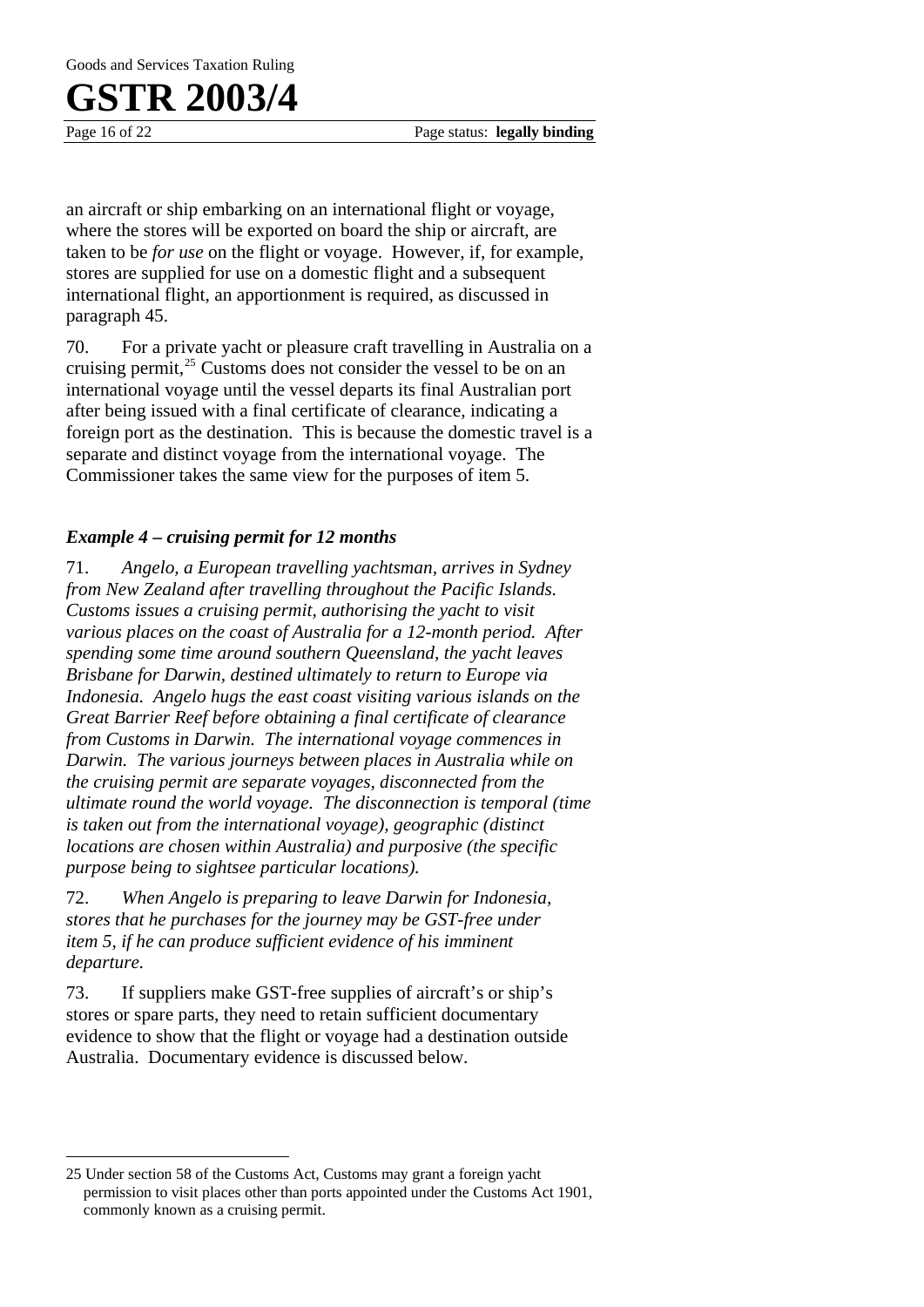Page status: **legally binding** Page 17 of 22

#### **Documentary evidence**

74. Record keeping for supplies covered by section 38-185 is important, not only because of the general record keeping requirements of GST, but also because suppliers who make GST-free supplies must be confident that the circumstances of the supply genuinely meet the requirements of the item in question. Suppliers must sight and retain evidence to this effect.

75. Suppliers are required to keep records that record and explain their transactions. The Explanatory Memorandum in general reference to section 38-185 states 'You must keep appropriate records to verify the export and when it happened.<sup>'26</sup> Subsection 382-5(1) of Schedule 1 to the *Taxation Administration Act 1953* provides:

#### **'Records of transactions**

- (1) You must:
	- (a) keep records that record and explain all transactions and other acts you engage in that are relevant to a supply, importation, acquisition, dealing, manufacture or entitlement to which this subsection applies; and
	- (b) retain those records for the longest of:
		- (i) 5 years after the completion of the transactions or acts to which they relate; and
		- (ii) the period of review for any assessment of an assessable amount to which those records, transactions or acts relate; and
		- (iii) if such an assessment has been amended under Subdivision 155-B – the period of 4 years mentioned in paragraph  $155-70(2)(a)$  (which provides for a refreshed period of review) that applies to the latest such amendment.

76. The documents retained as evidence for a GST-free supply should provide a reasonable basis for an independent party, with no prior knowledge of the transaction concerned, to be satisfied that the requirements of item 5 are met.

1

<sup>26</sup> The Explanatory Memorandum to the A New Tax System (Goods and Services Tax) Bill 1998 at paragraph 5.79.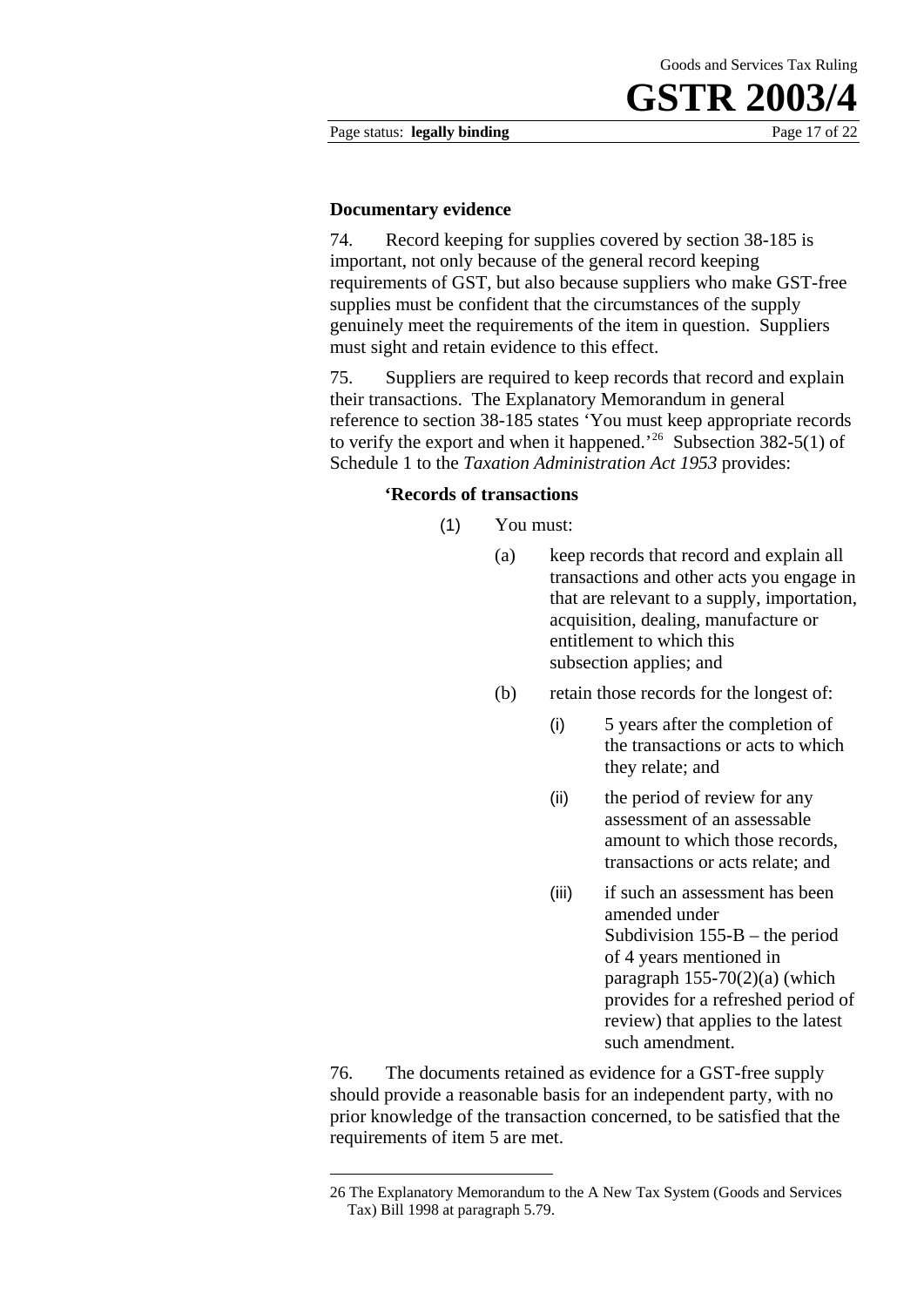Page 18 of 22 **Page status: legally binding** 

77. The following paragraphs provide a guide to the types of documents and the information they normally contain which may demonstrate that the elements of the item 5 are satisfied.

78. For supplies to commercial ships and aircraft, the documentary evidence could include a combination of:

- purchase orders from the airline or shipping line (for example, a stores order from a foreign airline indicating that the stores are for use on international flights);
- Customs approval to load duty-free stores;
- delivery dockets or receipts signed by the master or other officer evidencing delivery of the stores or spare parts directly to the ship or aircraft; and
- shipping routes and schedules or flight timetables, which may provide evidence of the international voyage.

### *Private vessels*

79. For supplies to private ships or aircraft, a supplier has evidence that the ship or aircraft departed on an international voyage if the supplier has a copy of the final certificate of clearance issued by Customs. A supplier may obtain a copy of this certificate immediately before departure or a copy may be forwarded to the supplier by the recipient, subsequent to departure.

80. If the supplier is not able to obtain a copy of the final certificate of clearance, the supplier should sight and retain the following evidence to demonstrate that the aircraft or yacht has a destination outside Australia:

- a copy of a small craft cruising permit with an imminent expiry date or temporary import documents;
- a copy of the recipient's passport; and
- a signed declaration to the effect that the goods are for use as stores or spare parts on an international flight or voyage.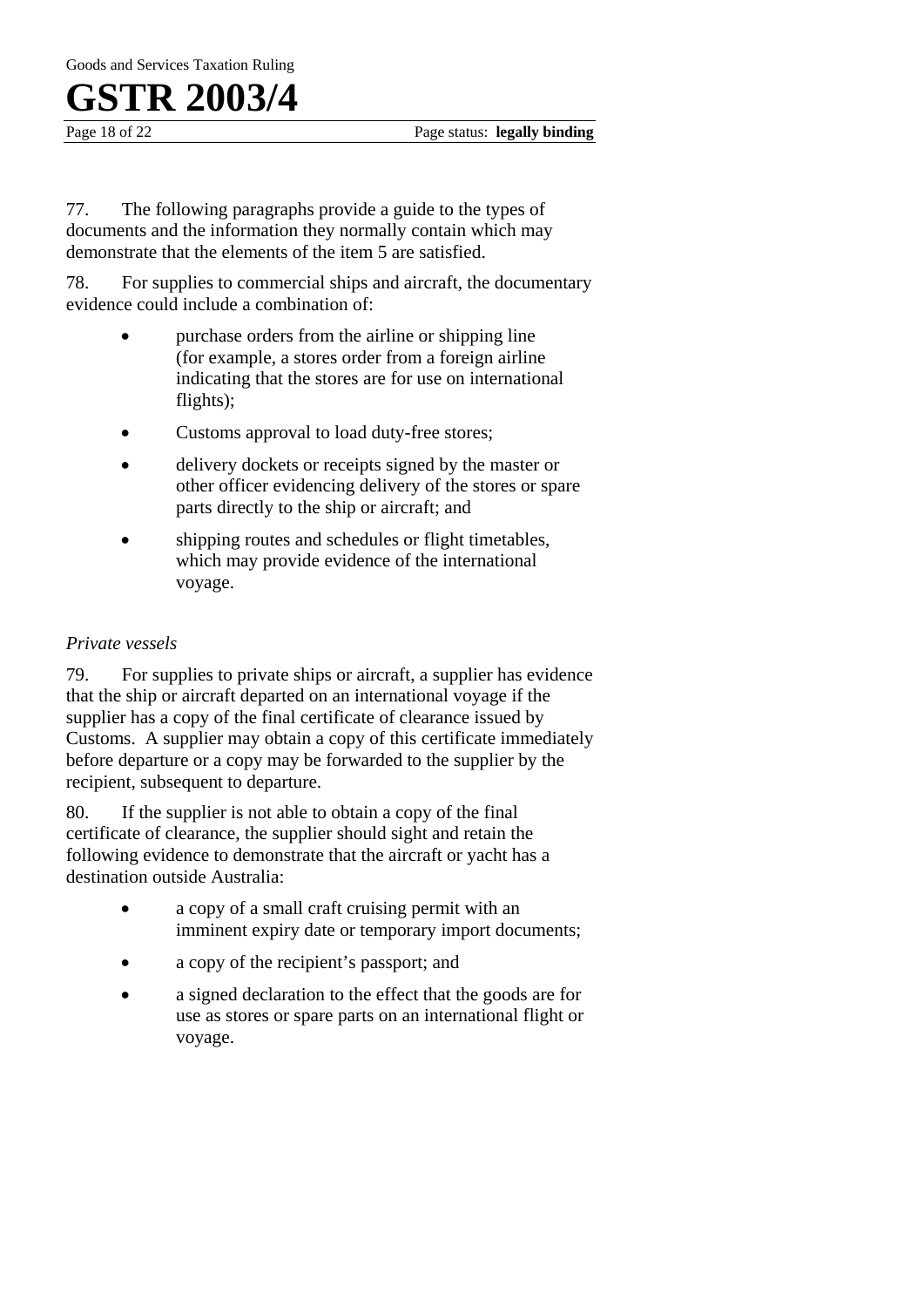#### Page status: **legally binding** Page 19 of 22

81. Such a declaration should include a description of the goods supplied, information on the date of departure, destination, and name of the vessel or call sign of the aircraft. An example of the statement that could be made in respect of stores for a visiting yacht is:

Purchaser's Statement to the Commissioner of Taxation

I, ……………. of … … …, hereby declare that the goods described above are to be shipped as stores or spare parts for use, consumption or sale on board [….name of ship….] while on a voyage to a destination outside Australia. The goods will not be used, consumed or sold prior to the commencement of a voyage where the next port of call is outside Australia.

………………………….

Signature of Purchaser

1

82. However, we do not consider a declaration alone to be sufficient to demonstrate that the requirements of item 5 are met.

83. In addition to the evidence listed in paragraph 80, other supplementary evidence may be available, such as evidence of foreign ownership or registration of the vessel or aircraft, or a Customs export entry for Australian vessels being exported under their own power.

84. An appointment for clearance to depart is usually made less than four days before a yacht's departure from Australia. The Commissioner considers that it is reasonable to conclude that ship's stores and spare parts supplied after this time for use, consumption or sale on that private vessel are for use, consumption or sale on an international voyage. However, goods supplied before this time are not accepted as having the character of stores for use, consumption or sale on an international voyage unless there is clear evidence of their intended use for that purpose.

85. A supplier of GST-free aircraft's and ship's stores and spare parts should retain the usual commercial evidence such as purchase orders, invoices, receipts and delivery dockets.

86. If a purchaser departing on a small craft is unable to provide sufficient documentary evidence to their supplier to support a GST-free supply of ship's stores, the purchaser may be eligible for a refund of GST under the Tourist Refund Scheme for goods purchased at GST-inclusive prices. $27$  Purchasers need to comply with the conditions of the Scheme, which include having the goods and a tax invoice available for sighting by a Customs officer on departure.

<sup>27</sup> Departing passengers (but not persons employed as crew members) may be entitled to a refund of GST on goods purchased within 30 days of departure from Australia, if the conditions of the Tourist Refund Scheme are met. See Division 168 and regulations 168-5.01 to 168-5.17.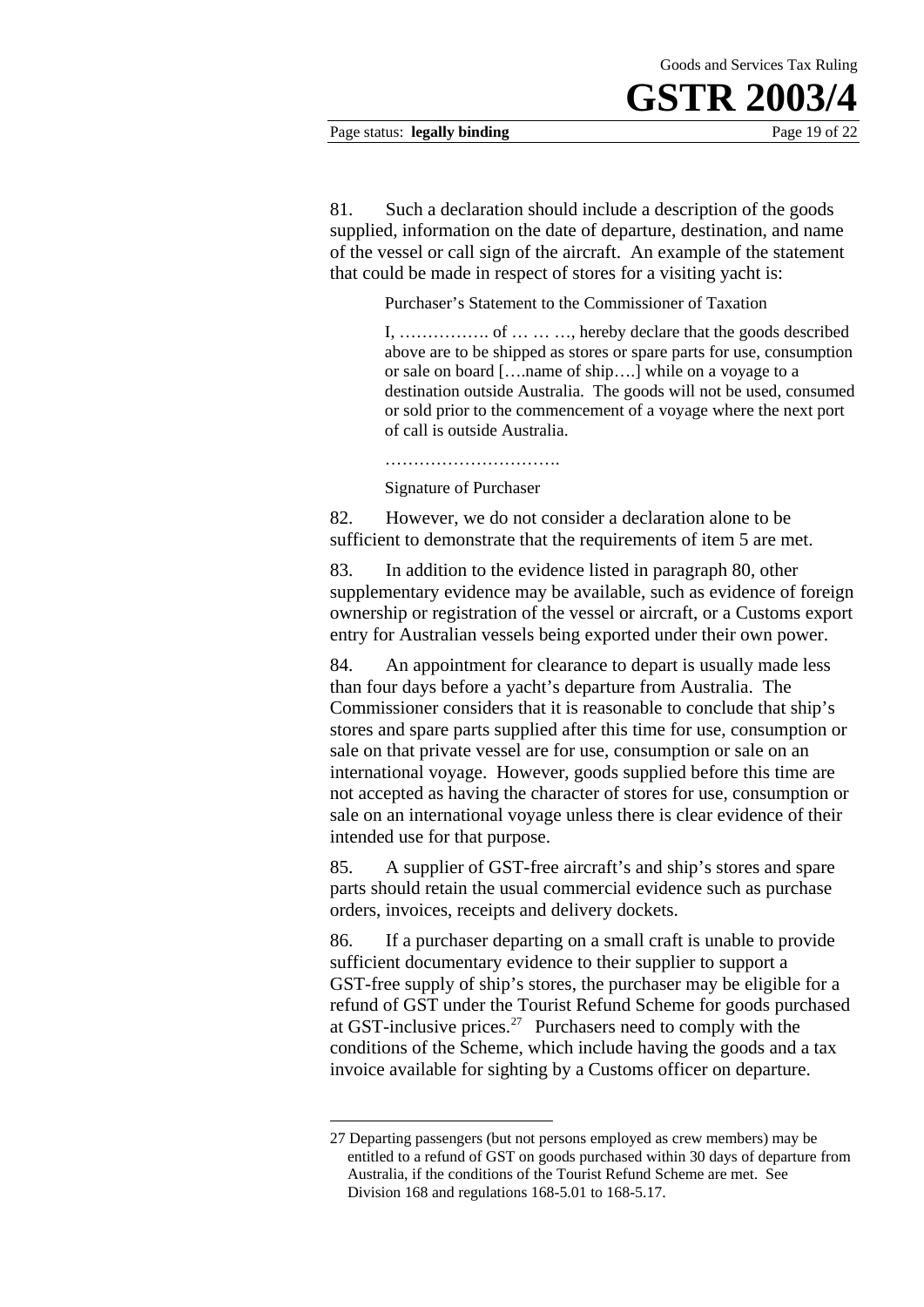Page 20 of 22 **Page status: legally binding** 

87. The types of records available to a supplier will vary with the circumstances of the supply. A full examination of types of documentation for exports generally is set out in GSTR 2002/6. Appendix C to that Ruling lists the types of transport documentation a supplier may have, depending on the mode of transport used to export the goods. Appendix D lists the types of commercial documentation and official documents that a supplier may have to explain the transaction. A combination of these documents will connect the supply of the goods with the export of those goods. The lists of documents described in the Appendices are not exhaustive but merely offer guidance as to the types of documents available. Suppliers may have other evidence to support their knowledge that the goods were exported and the elements of item 5 were met.

### **Detailed contents list**

88. Below is a detailed content list for this Ruling:

|                                                                                           | Paragraph |
|-------------------------------------------------------------------------------------------|-----------|
| What this Ruling is about                                                                 | 1         |
| Date of effect                                                                            | 4         |
| <b>Context</b>                                                                            | 6         |
| <b>Ruling</b>                                                                             | 8         |
| <b>Explanations (this forms part of the Ruling)</b>                                       | 25        |
| Item $5 -$ Export of goods that are to be consumed on<br>international flights or voyages | 26        |
| Supply of aircraft's or ship's stores or spare parts                                      | 28        |
| For use, sale or consumption on an aircraft or ship                                       | 33        |
| Aircraft or ship is on a flight or voyage that has a destination outside<br>Australia     | 48        |
| Meaning of 'Australia'                                                                    | 49        |
| Flight or voyage with a destination outside Australia                                     | 51        |
| Example $1$ – international voyage that involves a<br>journey between places in Australia | 62        |
| Example $2$ – separate voyage that is not an<br><i>international</i> voyage               | 65        |
| Example $3$ – separate voyage this is not an international voyage                         | 66        |
| Example $4$ – cruising permit for 12 months                                               | 71        |
| Documentary evidence                                                                      | 74        |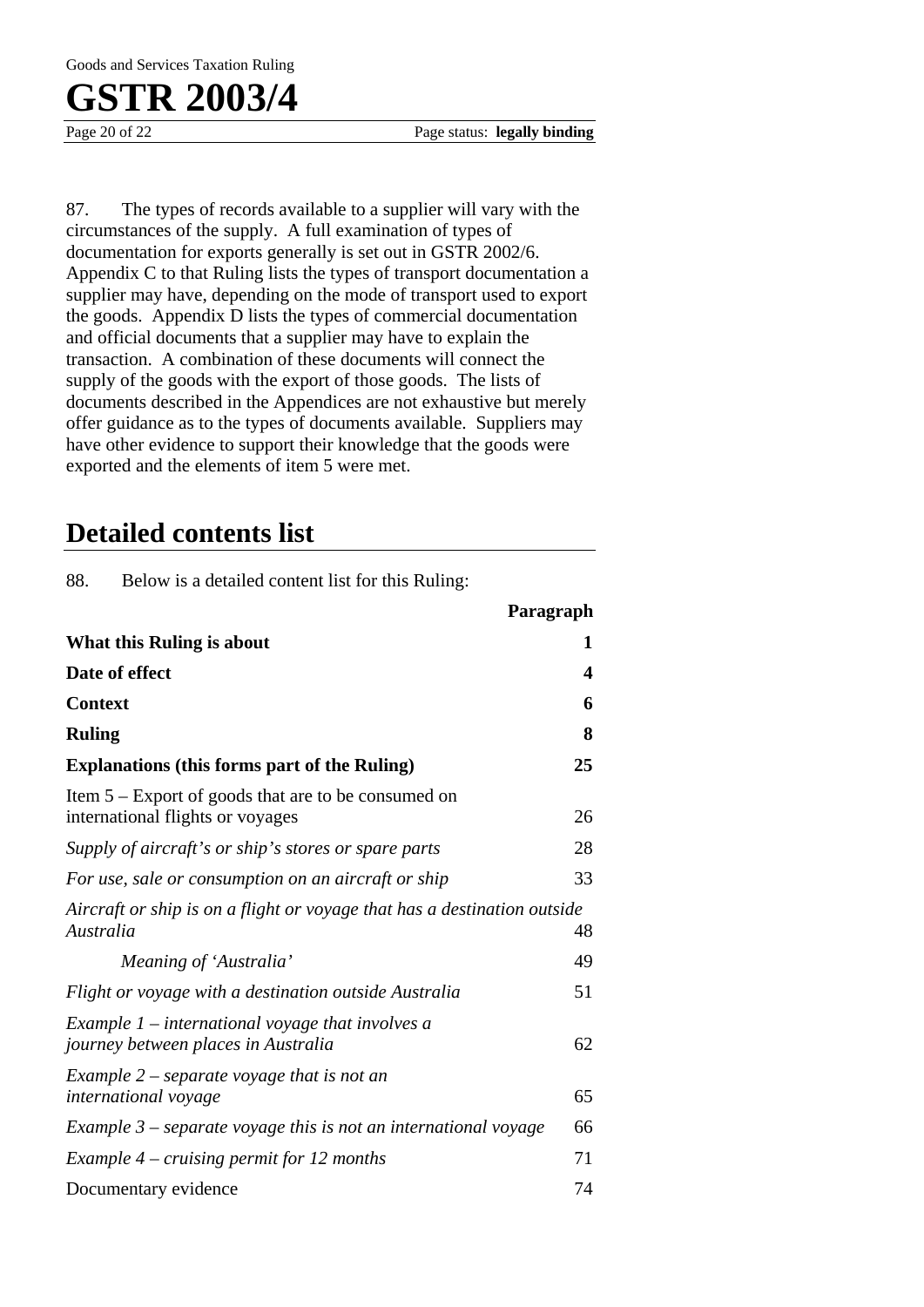#### Page status: **legally binding** Page 21 of 22

| <i>Private vessels</i>        | 79 |
|-------------------------------|----|
| <b>Detailed contents list</b> | 88 |
|                               |    |

### **Commissioner of Taxation** 26 March 2003

*Previous draft:*  Previously released as part of GSTR 2001/D6

#### *Related Rulings/Determinations:*

TR 2006/10; GSTR 2001/8; GSTR 2002/6; GSTR 2003/4; MT 2010/1; GSTE 2013/1

#### *Subject references:*

- aircraft

- aircraft stores
- Australia
- connected with Australia
- destination outside Australia
- documentation
- export
- exported
- export of goods
- exporter
- external territories
- flight
- goods
- GST-free
- import
- imported
- imported goods
- international
- international flight
- international voyage
- Kyoto Convention
- overseas destination
- recipient
- ship
- ship's store
- spare parts
- supplied
- supplier
- supply
- voyage
- *Legislative references:*
- ANTS(GST)A99 9-5
- ANTS(GST)A99 Div 38
- ANTS(GST)A99 38E

- ANTS(GST)A99 38-185 - ANTS(GST)A99 38-185(1) - ANTS(GST)A99 38-185(1) 1 - ANTS(GST)A99 38-185(1) 2 - ANTS(GST)A99 38-185(1) 3 - ANTS(GST)A99 38-185(1) 4 - ANTS(GST)A99 38-185(1) 5 - ANTS(GST)A99 38-185(1) 6 - ANTS(GST)A99 38-185(1) 7 - ANTS(GST)A99 38-185(2) - ANTS(GST)A99 195-1 - CA 1901 5C - CA 1901 58 - CA 1901 129 - CA 1901 130C - S&SLA 1973 7 - ST(E&C)A 1935 81 - TAA 1953 Sch 1 382-5(1) - TAA 1953 Sch 1 Div 358

#### *Case references:*

- *Board of Trade v. Baxter* [1907] AC 373 - *BP Australia Ltd v. Bissaker* [1987]

- 163 CLR 106
- *DC of T v Stewart & Anor* (1984) 154 CLR 385; (1984) 84 ATC 4146;
- (1984) 15 ATR 387